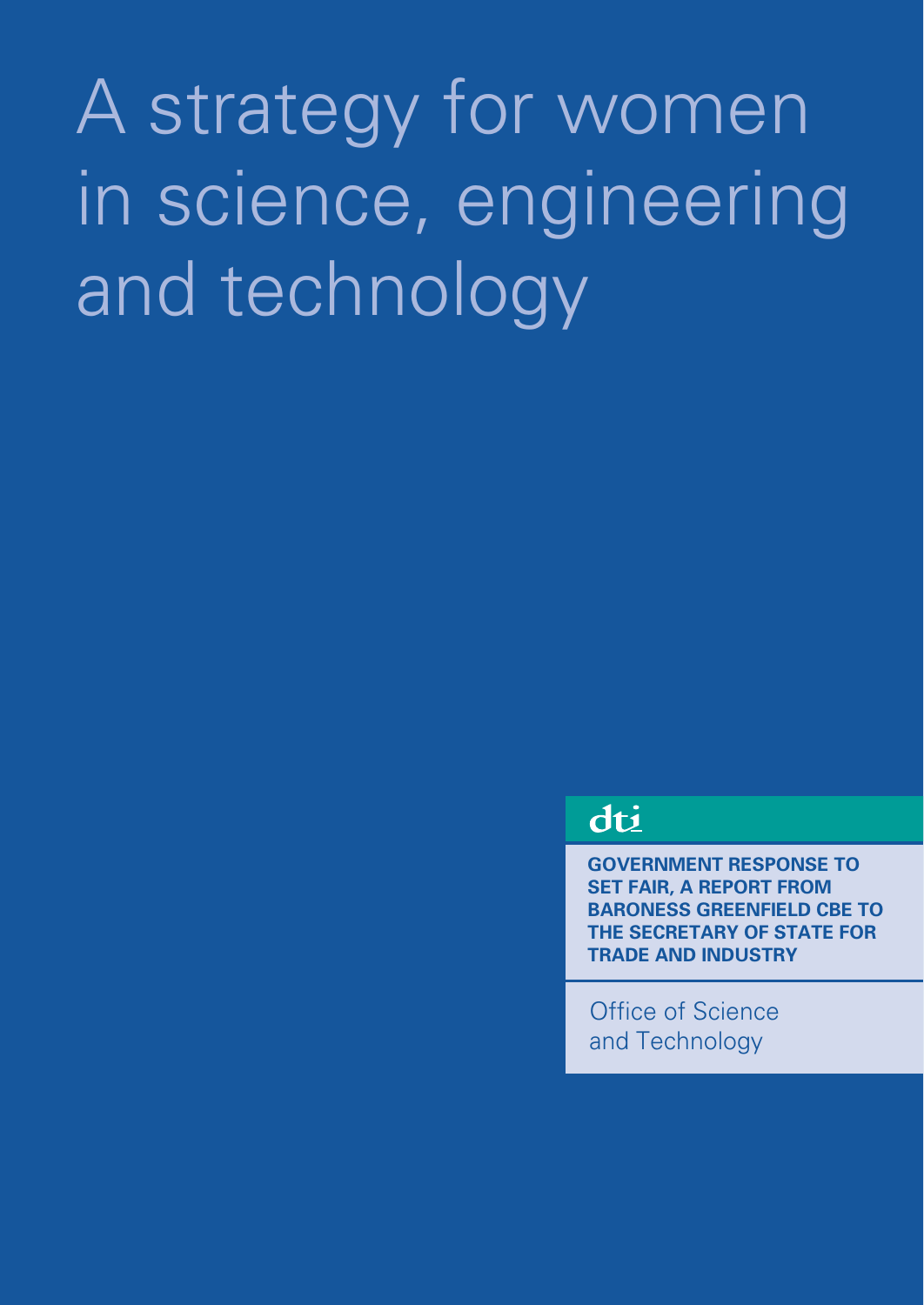# **Contents**

|                | <b>FOREWORD</b>                                                                                                                                                                                                                                                                                                                                                                                                                                                                                                                                                                                                   | $\mathbf{2}$                                                                               |
|----------------|-------------------------------------------------------------------------------------------------------------------------------------------------------------------------------------------------------------------------------------------------------------------------------------------------------------------------------------------------------------------------------------------------------------------------------------------------------------------------------------------------------------------------------------------------------------------------------------------------------------------|--------------------------------------------------------------------------------------------|
|                | <b>EXECUTIVE SUMMARY</b>                                                                                                                                                                                                                                                                                                                                                                                                                                                                                                                                                                                          | 4                                                                                          |
| 1              | RECENT ACHIEVEMENTS                                                                                                                                                                                                                                                                                                                                                                                                                                                                                                                                                                                               | 5                                                                                          |
| $\overline{2}$ | THE WORLD OF WORK<br>A new resource centre<br>Recognition for good SET employers<br>The sharing of good employment practice for women in SET<br>Disseminating and sharing information<br>Expert women's database<br>Keeping up-to-date statistics<br>Raising the profile of women in SET<br>Pump-priming innovation: returners, mentoring and networking<br>Returners<br>Mentoring and networking<br>Co-ordinating the work of women in science organisations<br>Setting up the centre<br>Influencing employment practice from the centre in the public and<br>private sectors<br>Action points from this chapter | 8<br>8<br>$\Theta$<br>11<br>11<br>12<br>12<br>12<br>13<br>13<br>14<br>15<br>15<br>15<br>17 |
| 3              | USING MAINSTREAM EDUCATIONAL POLICIES TO IMPROVE<br>THE POSITION OF WOMEN IN SCIENCE<br>Better science teaching in schools<br>Better careers advice and more role models<br><b>Modern Apprenticeships</b><br>Supporting undergraduate women in SET<br><b>Higher Education</b><br>Action points from this chapter                                                                                                                                                                                                                                                                                                  | 18<br>19<br>20<br>21<br>21<br>21<br>24                                                     |
| 4              | <b>ENSURING SCIENCE INITIATIVES REACH WOMEN</b><br>The Government's commitment to science, engineering and technology<br>The supply of people with science, technology, engineering and<br>mathematical skills                                                                                                                                                                                                                                                                                                                                                                                                    | 25<br>25<br>26                                                                             |
|                | <b>Research Councils</b><br>Targeting committee membership<br>Action points from this chapter                                                                                                                                                                                                                                                                                                                                                                                                                                                                                                                     | 26<br>27<br>28                                                                             |
| 5              | <b>MAKING IT HAPPEN</b><br>An independent implementation group<br>A new role for OST's Promoting SET for Women Unit<br>Monitoring<br>Action points from this chapter                                                                                                                                                                                                                                                                                                                                                                                                                                              | 29<br>29<br>29<br>30<br>31                                                                 |
| 6              | <b>CONCLUSION</b>                                                                                                                                                                                                                                                                                                                                                                                                                                                                                                                                                                                                 | 32                                                                                         |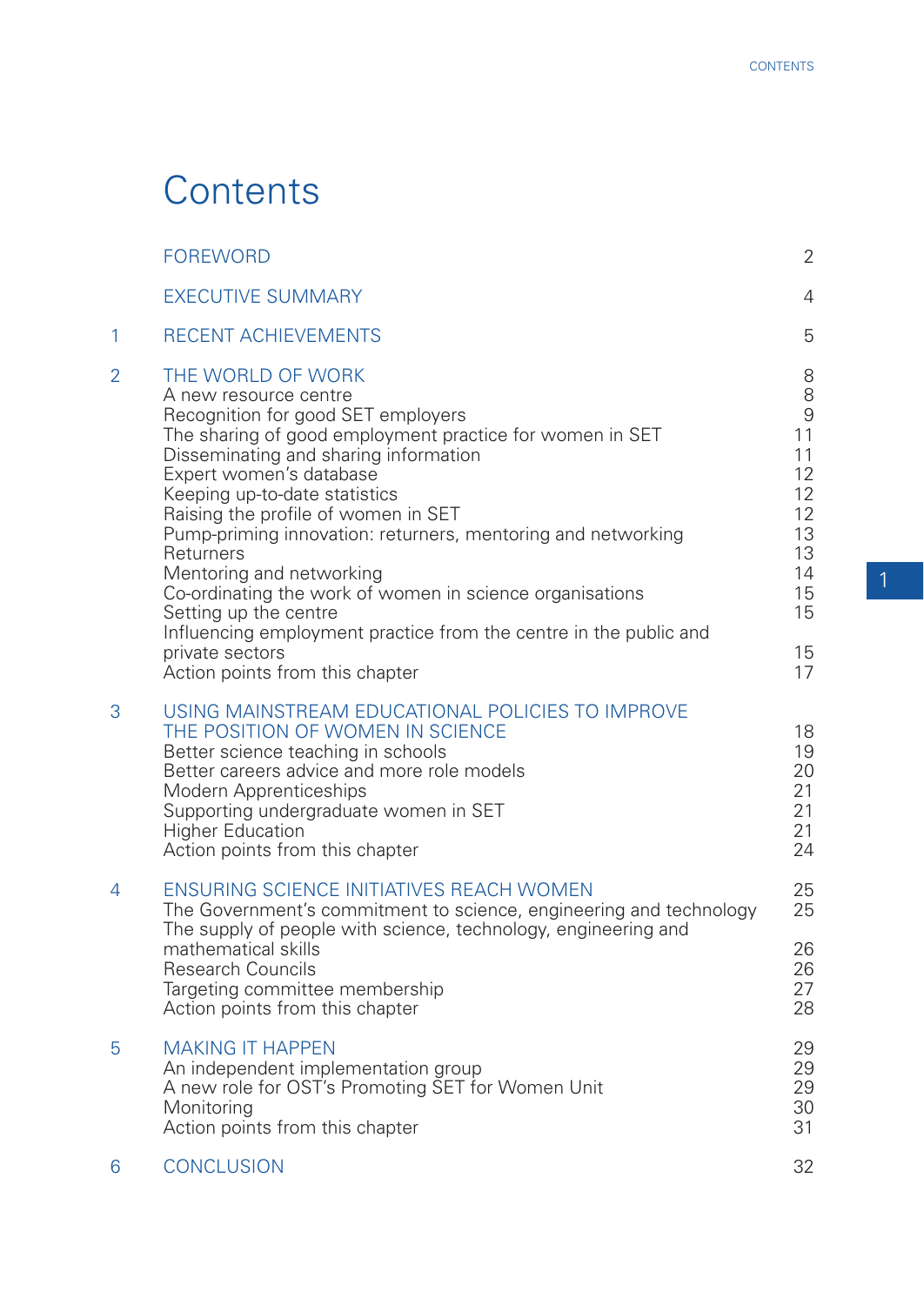# Foreword

Last year I asked Baroness Susan Greenfield to advise me on what more we in Government should be doing to break down the remaining barriers to women studying and working in science, engineering, and technology. I am extremely grateful to Baroness Greenfield and her team for their work.

Her report *SET Fair* published in November 2002 laid out women's perceptions and experiences, and identified barriers to progress in their education and career development.



It contained a wide-ranging set of helpful recommendations. Since then, we have been considering how best to take these forward as an integral, coherent part of our broader equality work.

In this document, I am setting out our strategy for addressing the issues that Baroness Greenfield identified. It takes particular account of the many developments that have taken place regarding gender equality, and recent achievements in science, engineering and technology. It sets out a comprehensive strategy, organised around the different key levers that are at the disposal of the Government.

- Government has a major influence on the world of work as a major employer of scientists and engineers, and with other employers as legislator and through supporting change;
- Government funds primary, secondary, further, and higher education, as well as life long learning; and
- Government is a significant investor in research and researchers.

As the Cabinet Minister with particular responsibilities for both science and women, I am encouraged by the progress made since 1997, and especially with regard to women's educational achievements in science, engineering and technology subjects. The reforms we are now making will support further progress at all levels within schools, colleges and higher education institutions. However, we can and must do more to overcome the cultural and other barriers that still exist, especially in employment in both the public and private sectors.

This new strategy is based firmly on the principles of partnership and mainstreaming and is intended to support the present generation of senior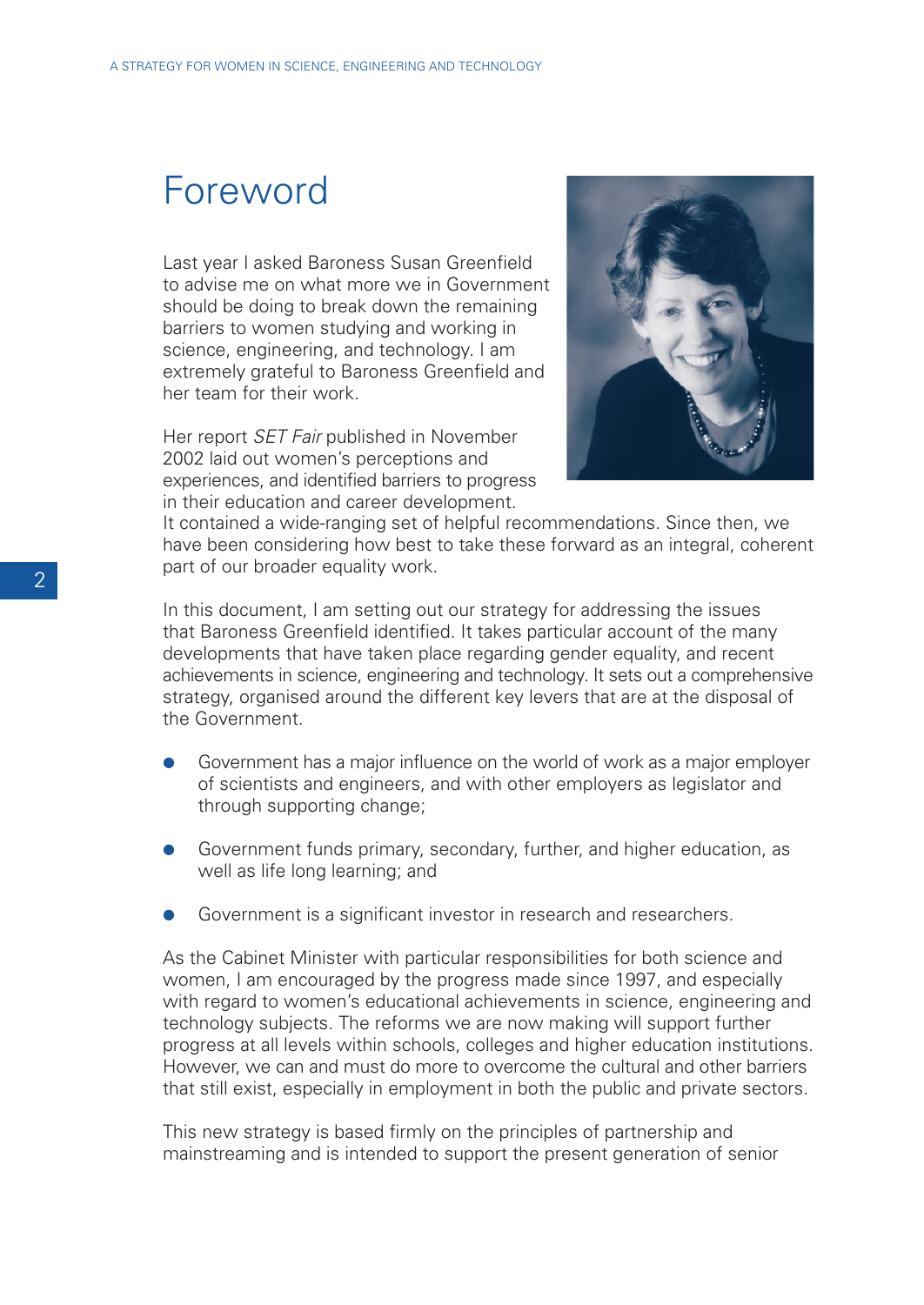scientists, mainly men, who want to help create a more equitable future. We must work closely with employers, and with the education sector to identify, promulgate and embed best practice. Equally important, we must ensure that our work on this issue is genuinely joined up with our policy framework for achieving gender equality.

Finally, this strategy aims to build on the existing work of the many dedicated women and women's groups, who have tirelessly worked to improve the position of women in science, to mainstream these issues and bring about real and lasting change. The impact of this change will go beyond those women working in science, or aspiring to work in science, to help create a more inclusive science, for the benefit of the economy and society as a whole.

(alseratte)

**Patricia Hewitt** Secretary of State for Trade and Industry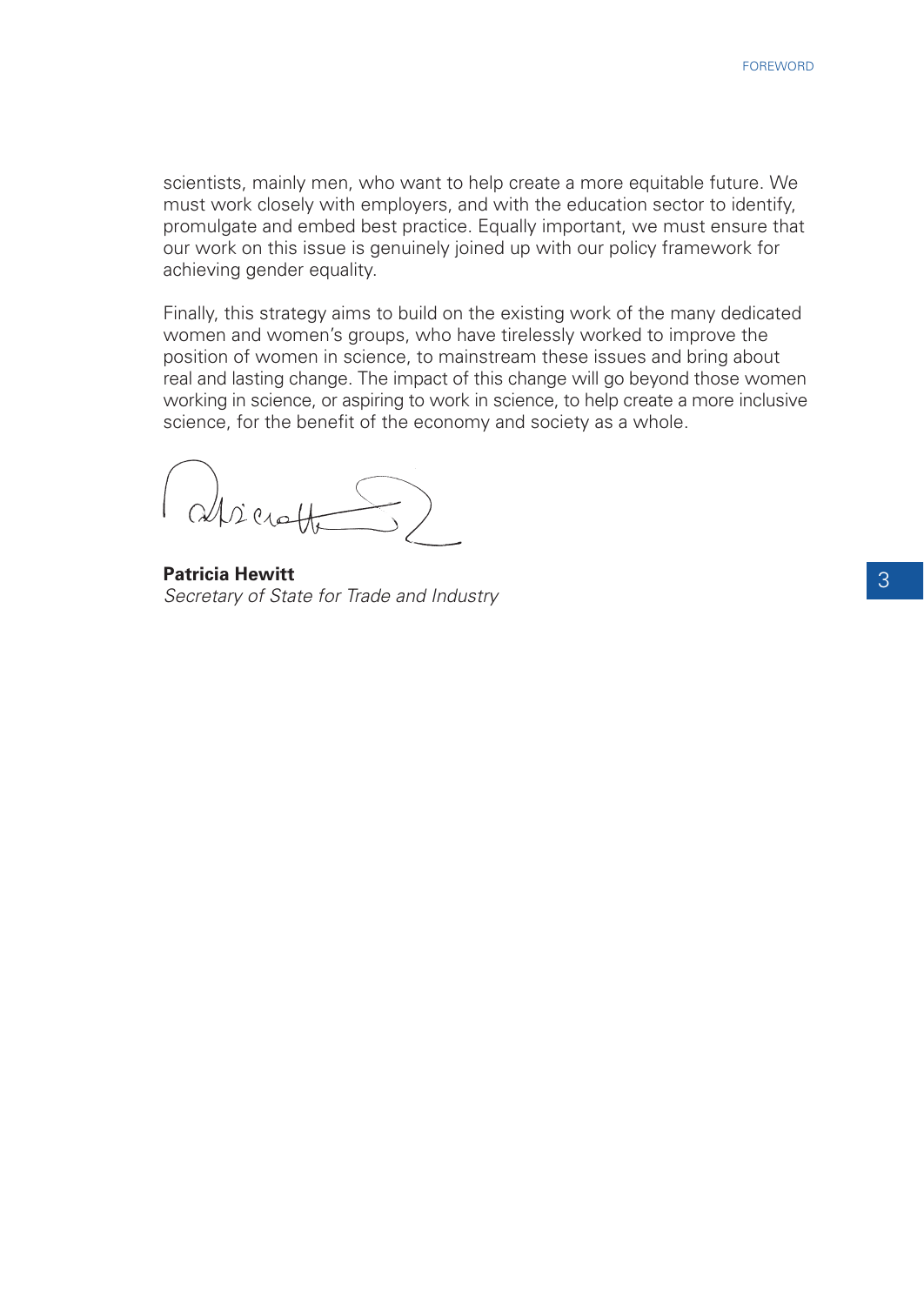# Executive summary

At the request of the Secretary of State for Trade and Industry, Baroness Susan Greenfield produced a report on the position of women in science, engineering and technology (SET), which laid out the barriers to their career development and the business case for securing improvement. The report SET Fair<sup>1</sup> was published in November 2002 and it made a number of recommendations for improving the situation. This document is the Government's reply to that report and lays out a new strategy, which meets many of the recommendations and in many respects takes them further.

The new approach builds on mainstream policies with a series of action points in employment, education, and science and it draws support from recent measures to secure gender equality, particularly the Government's new Gender Equality Action Plan which is to be published shortly. It is aimed at academia, industry and public service equally.

The main new initiatives laid out now are:

- 1. A new resource centre aimed at supporting, advising and working with SET employers and professional bodies; raising the profile of women in SET; running an expert women's database; producing good practice guides; and developing a means of recognising good SET employers. The centre will draw on the experience of women and women in science organisations to do this, and co-ordinate their activity to achieve critical mass.
- 2. Pump-priming funds held by the centre to support innovative pilot schemes, for example, for mentoring and networking, or to help with mobility needs. The centre will be expected to draw in private sector funds for such projects.
- 3. Funds for returners to be held by the centre.
- 4. Using cross-Government machinery to ensure that all Government Departments, as employers, contractors for research and agency managers, are good SET employers.
- 5. A new independent implementation group to oversee the strategy's progress and impact during the next two years.
- 6. A new role for the Office of Science and Technology Promoting SET for Women Unit.
- 7. Improved statistical monitoring, to enable the position of women's participation in SET to be accurately monitored and tracked.

The Government believes that, taken together, the measures in this strategy will contribute significantly to improving the position of women in SET.

<sup>1</sup> SET Fair is available for download at the following web address: http://www2.set4women.gov.uk/set4women/research/the\_greenfield\_rev.htm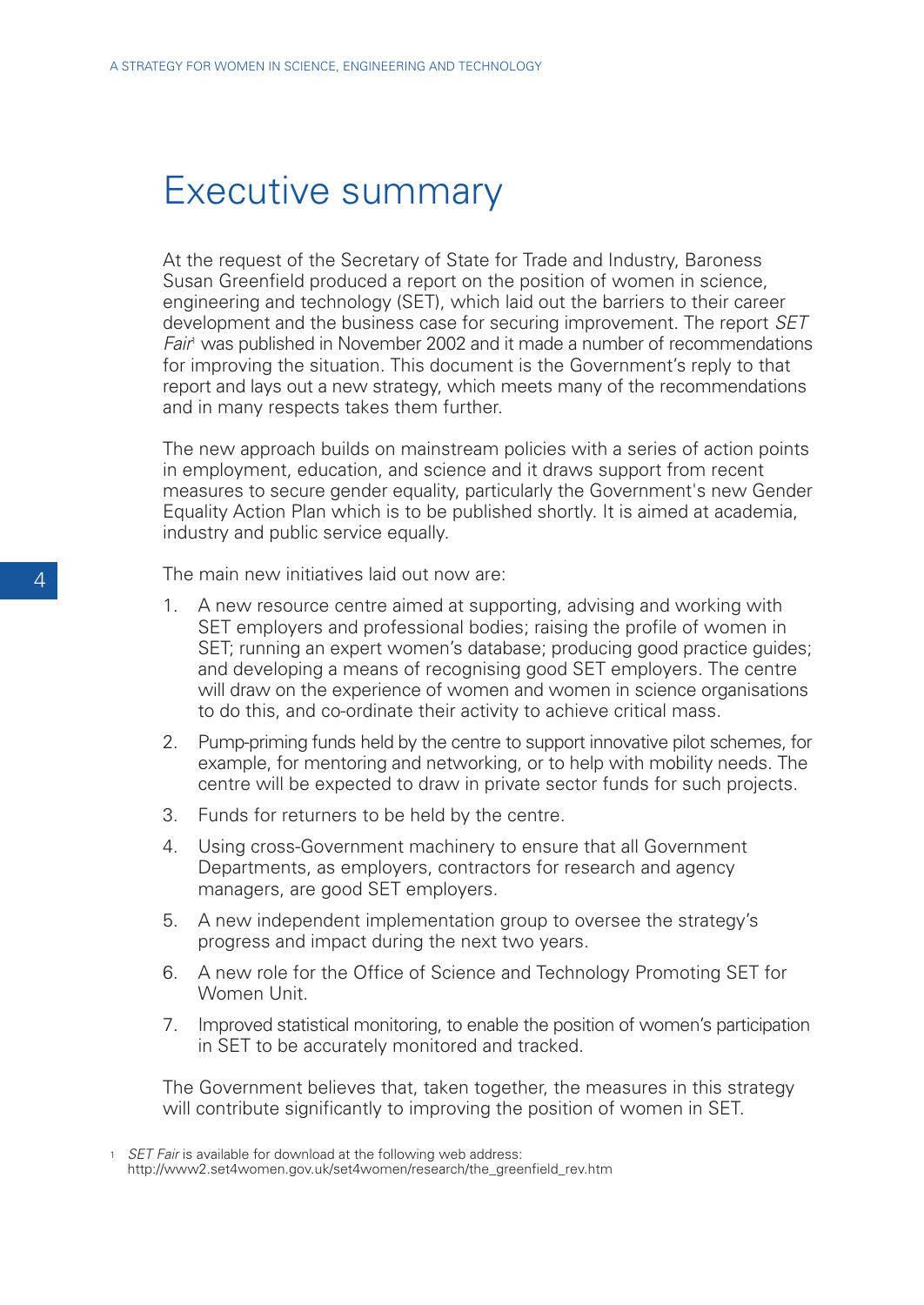# 1 Recent achievements

- 1.1 Many of the issues faced by women participating in the SET sector, $2$  in both education and employment, are also shared by women in other sectors. However, in some parts of the SET sector, for example ITEC<sup>3</sup> and engineering, they are more acute because the few women that work in these sectors are necessarily somewhat isolated. Also, the fact that knowledge moves on so quickly in SET makes it particularly difficult for women to return after an extended career break.
- 1.2 For these reasons, the new strategy aims to ensure that mainstream policies reach the SET sector and the women who want to be and are part of it, to the benefit of the community as a whole. It is equally right that the special and acute issues affecting women in SET receive particular attention.
- 1.3 SET Fair, the report from Baroness Greenfield to the Secretary of State for Trade and Industry, recommended: a working science centre; initiatives on returners; good practice guides for human resources issues; specific training activities; amendments to the R&D scoreboard; two new advisory groups; and research and survey activity. Many of these recommendations are taken up in this strategy document.
- 1.4 The publication of Baroness Greenfield's report was timely because it coincided with considerable on-going government activity helpful to women in SET. Government policy has evolved considerably since its publication, both in relation to women and to science.
- 1.5 This Government is pushing the gender equality agenda across the economy and society. It is working to help narrow the gender pay gap and has introduced the Equal Pay questionnaire to encourage employers to pay fairly. The Government has also recently increased the funding available to trade unions, for training representatives in equal pay issues in the workplace. It is taking action to tackle the complex underlying factors behind the gender pay gap, including promoting voluntary pay reviews and good practice on equal pay through the Fair Pay Champions<sup>4</sup> and Castle Awards.<sup>5</sup> It has undertaken a series of case studies, one of them in the engineering sector, about how employers have tackled the gender pay gap.<sup>6</sup>
- <sup>2</sup> By SET, we mean science, engineering and technology as carried out in the private and public sectors. Education at all levels and academia are important parts of the sector, both in their own right and because they shape the attitudes of future generations of scientists, engineers and technologists. However, this strategy is intended also to apply to the wider public sector and the private sector.
- <sup>3</sup> Information Technology, Electronics and Communications.
- <sup>4</sup> Fair Pay Champions are a group of people from business and trade unions to help drive towards achieving equal pay through the promotion and sharing of good practice in their sectors.
- <sup>5</sup> Launched in 2002, the Castle Awards encourage, identify and reward good practice in reviewing pay systems and structures within organisations.
- 6 Towards a Closing of the Gender Pay Gap United Kingdom Country Report (WEU February 2003).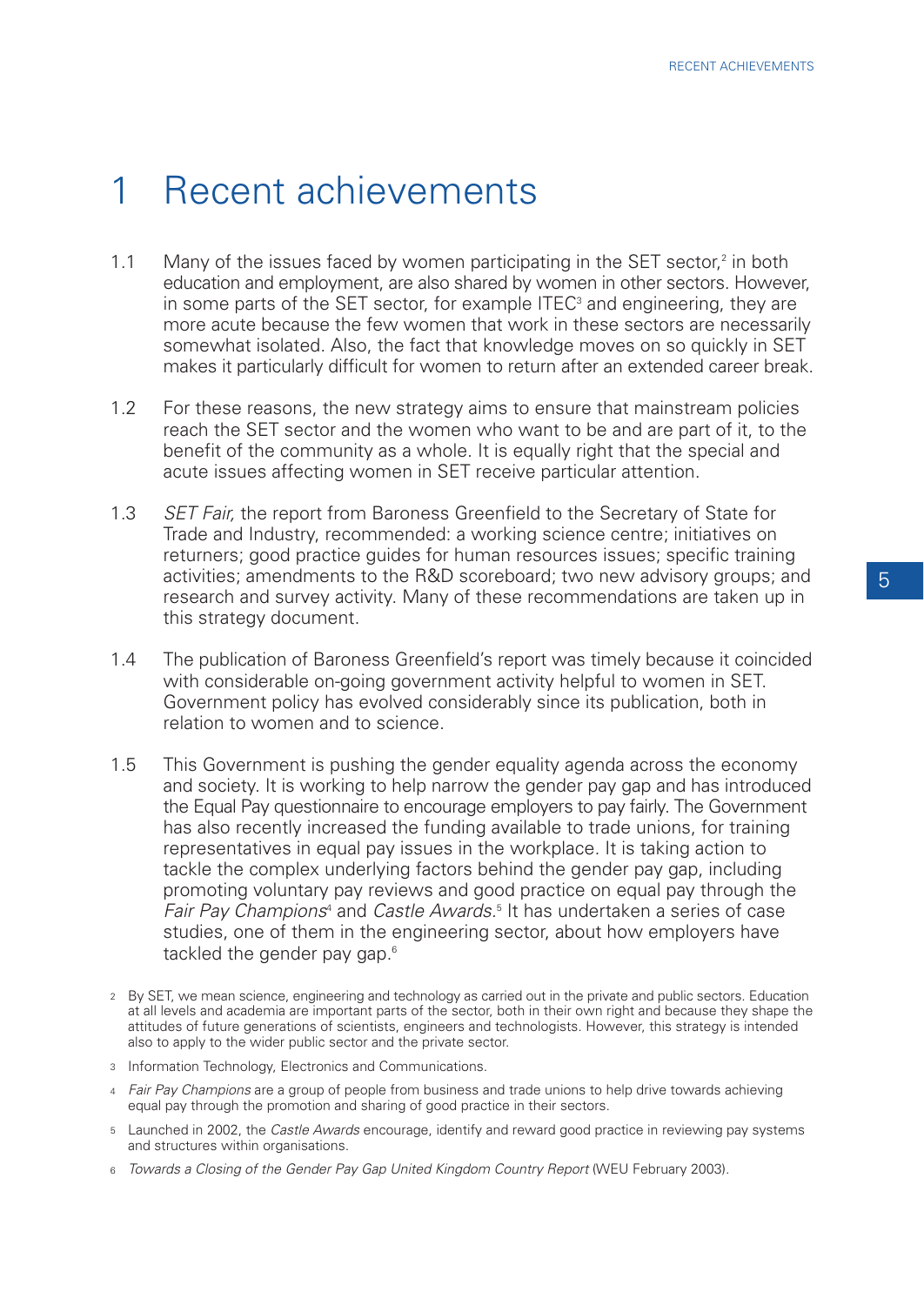- 1.6 The recent Employment Act delivered a balanced package of support for working parents including improved maternity rights, new rights for fathers and more access to flexible working. It has introduced the Work-life Balance Campaign, supporting more childcare, and widening working options. The Government recognises that legislation is rarely enough on its own, and building on this revamped legal framework, this document sets out concrete measures to meet the big challenge: changing workplace culture.
- 1.7 In 2002, the Government announced a PSA target on gender equality, which will be underpinned by a Gender Equality Action Plan (GEAP) that is currently being prepared by the DTI's Women and Equality Unit (WEU) and a crossdepartmental steering group.
- 1.8 The WEU is responsible for driving and monitoring the gender equality target and has been working via development and research projects to offer advice, support and guidance to all those involved in related work. Recent issues addressed have included management policies relevant to women in the workplace. Its recent Advancing Women in the Workplace Conference brought together major organisations including Ford, Transco, BT and IBM (Ireland) to focus on tackling the barriers to women's progression in their organisations. Also, early findings from the Women Returners' project highlights that basic IT skills are a barrier for women returning to the labour market. It also reports that finding suitable and affordable childcare facilities and work-life balance issues are barriers for women returning to work – issues that are common with women in SET.
- 1.9 The Office of Science and Technology (OST)'s Promoting SET for Women (PSETW) Unit was set up in 1995, in response to The Rising Tide<sup>7</sup> report. The Unit's work has evolved since then. It maintains a website which is a significant resource of information, both detailing the Unit's activities and those of women's organisations and networks, and laying out up-to-date statistics on women's participation in SET in education and employment. It has worked with DTI and other major government departments to ensure that their policies and initiatives do not create unintended barriers to women in SET. It is funding a special initiative on SET returners and a pilot 3-year national mentoring scheme. It has also supported initiatives for schools, marketing SET as interesting and fun for girls as well as boys, through developing role model materials and through SPARK, a magazine for 11-14 year olds.
- 1.10 The Unit is supporting the dissemination of A Guide to Good Practice for higher education institutions (HEIs) developed by the Athena Project.<sup>8</sup> It is also seeking to raise the profile of women working in SET by, for example, funding the Royal Society to run the annual Rosalind Franklin Award, the first winner of which was announced in March.

<sup>7</sup> The Rising Tide: Women in Science, Engineering and Technology (HMSO 1994).

<sup>8</sup> The Athena Project is a UK-wide initiative established in 1999. Its aim is the advancement of women in SET in higher education through collaboration with HEIs to develop, share and disseminate good practice. See http://www.etechb.co.uk/campaigns/athena.asp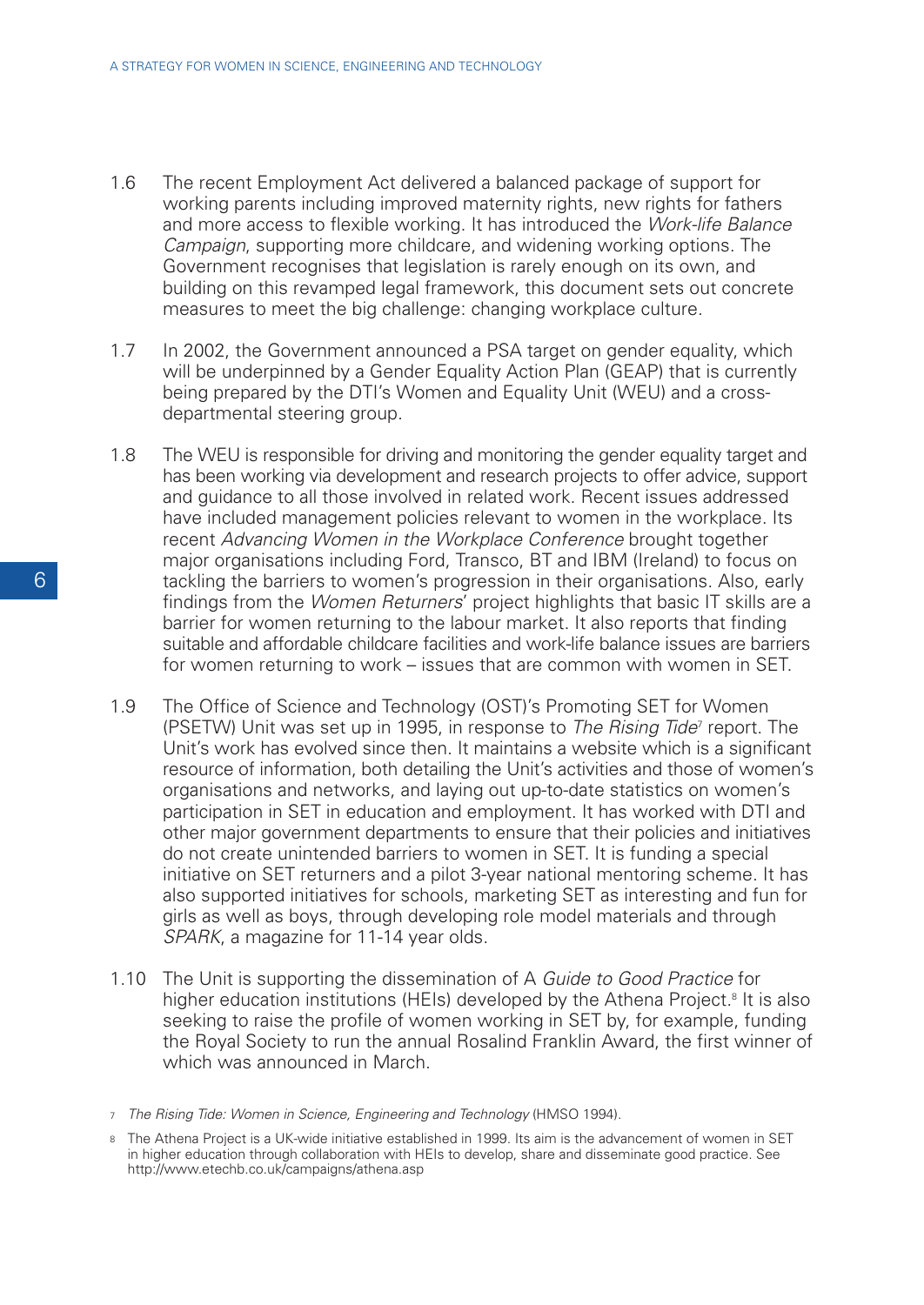- 1.11 OST will now work to move forward on the new strategy laid out in this document. In doing this it will draw on the support of the WEU who will be driving the implementation of the Gender Equality Action Plan across Government. The Government intends to augment this strategy in the future with a new approach to wider diversity issues in science.
- 1.12 This strategy also aims to address the needs of all women in SET including, those from ethnic minority communities; those with disabilities; and those in other disadvantaging circumstances.
- 1.13 The new strategy is a UK-wide one and OST will work closely with the Devolved Administrations on implementation. The Devolved Administrations will be considering the need for any separate activities under devolved powers as appropriate.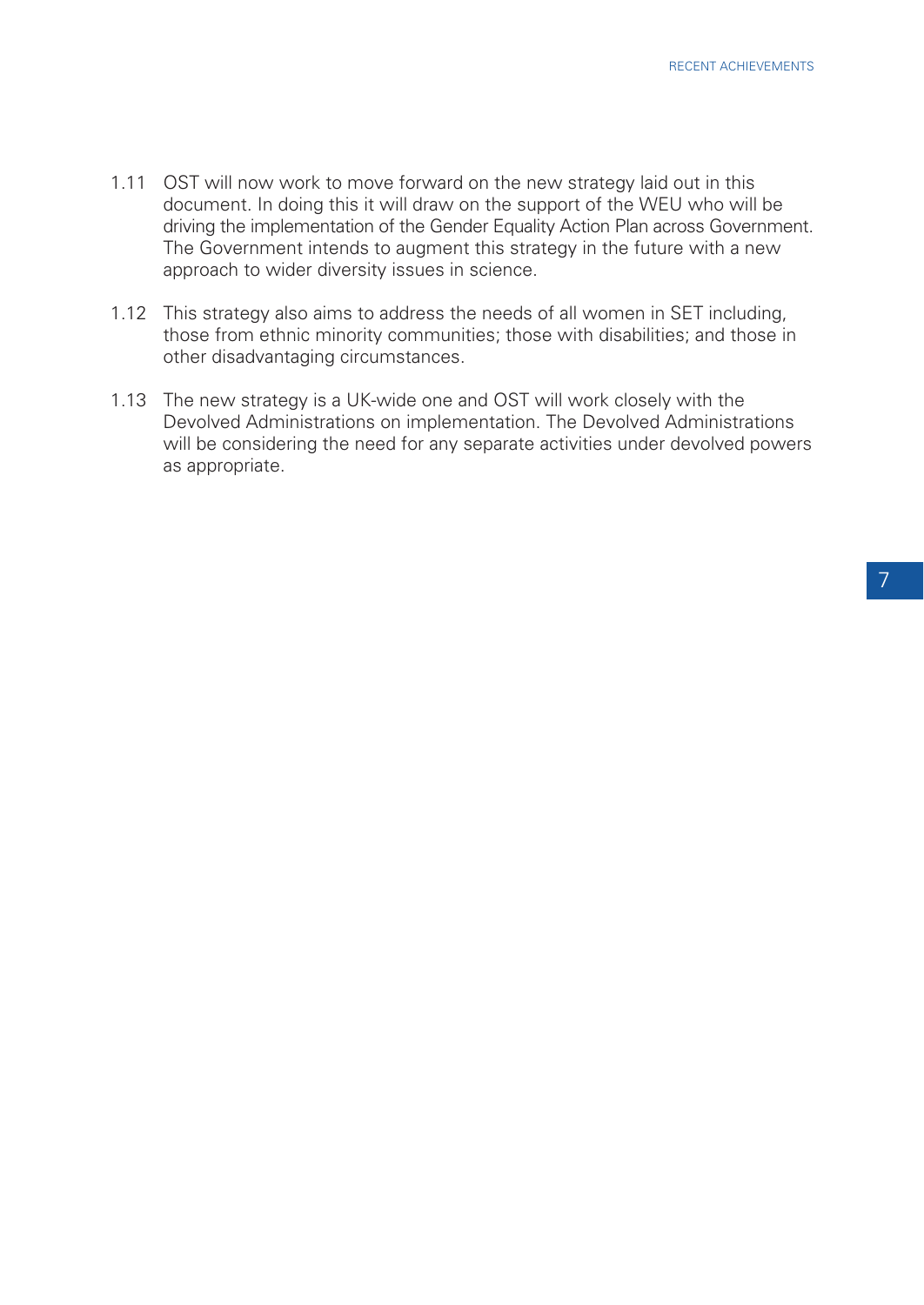# 2 The world of work

- 2.1 In general, gender segregation in the labour market continues and SET in particular remains a male dominated sector. For example, women account for 25% or less of the workforce in some SET-related industry sectors compared to 80% in health and social work and 45% for all sectors.<sup>9</sup> The numbers of female SET graduates within SET occupations ran at just over 80,000 in 2002, compared with around 400,000 male SET graduates in SET occupations. These numbers have increased over the past ten years for both sexes but most dramatically for women. Of SET graduates entering employment in 2001, more women went into scientific technician occupations and IT, while the fastest growth for men has been in IT. Women are moving into the associate professional and technical classes but men are moving in greater numbers into professional occupations.
- 2.2 The business case for a diverse workforce is laid out in the Greenfield report. It cites evidence on the link between share price and being an "employer of choice"; it points to the recruitment and training costs, and to the expertise and knowledge, which are saved by retaining staff; and to the potential for missed markets and skills when women are not a part of SET businesses. The Government agrees with the Greenfield report that the management culture of many SET employers needs considerable refinement if they are to reap the financial benefits of recruiting and retaining women in their organisations. To this end, it will fund a new resource centre to drive change amongst SET employers and lead by example as a substantial employer and funder of SET itself.

#### **A new resource centre**

- 2.3 One of Baroness Greenfield's key recommendations to tackle this was a new "Working Science Centre", to act as a focus for the work of the numerous organisations seeking to help women in SET. The Government accepts this, and intends to set up a resource centre, the main objective of which is to support and advise employers on how to effect change, and which will also put into place some of the initiatives recommended in *SET Fair*. The centre can best be set up speedily, and move to develop all its tasks and have a lasting impact if it is part of an existing organisation.
- 2.4 The resource centre will work with employers to improve the position of women in SET. Its main mode of working will be to provide advice and share

<sup>9</sup> Source: EOC (2002) based on EOC analysis of the Labour Force Survey Spring 2001, Office for National Statistics. The sector breakdowns do not align easily with SET disciplines, but those where women are less than 25% of the workforce are transport, storage and communication; construction; manufacturing; energy and work; and agriculture and fishing.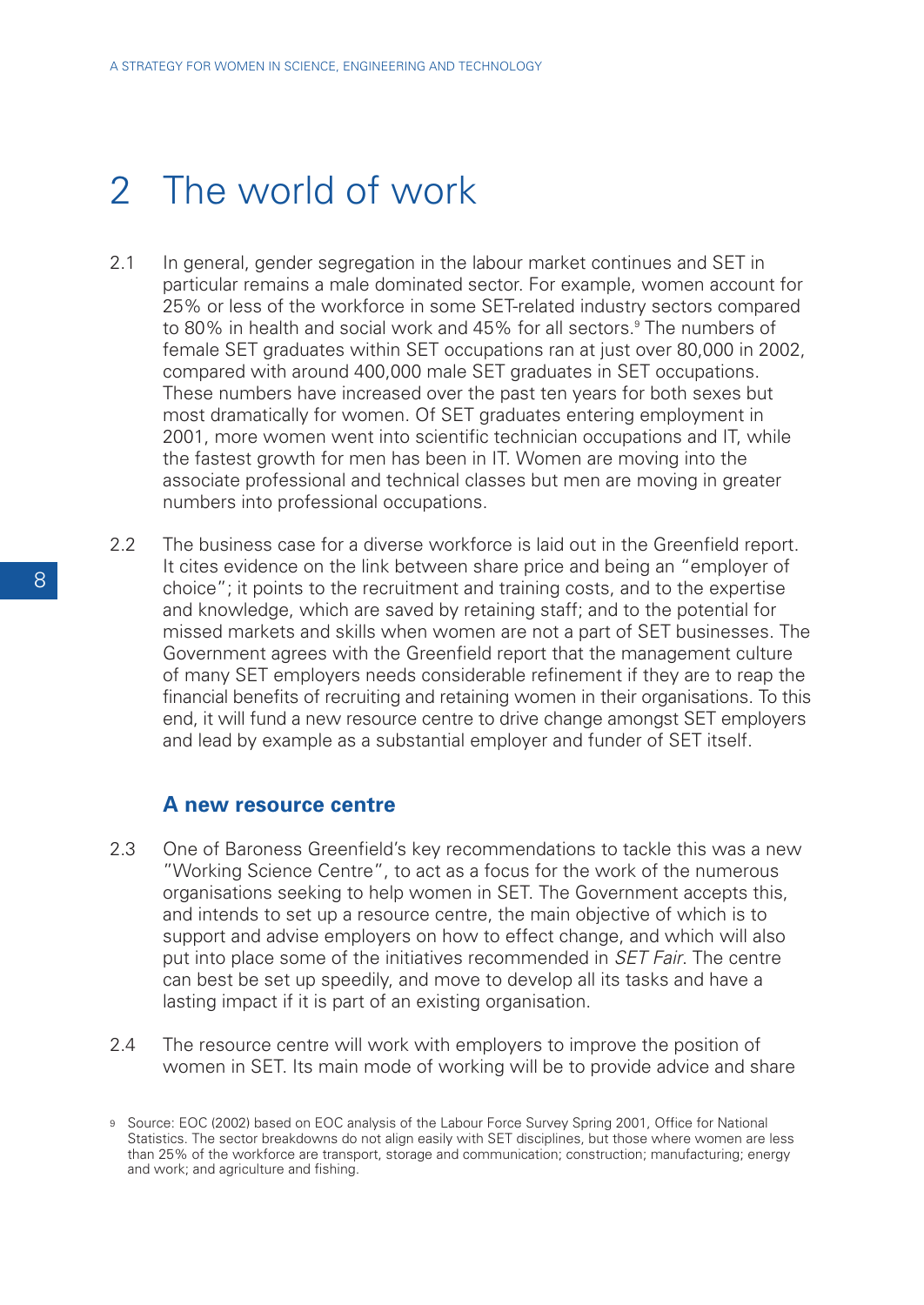best practice amongst employers to help them achieve this end. It will support employers mainly in their use of mainstream policies, resources and budgets, but it will also have a pump-priming capacity (see below) at its disposal to co-fund projects to help employers break down the particular barriers that women may encounter in SET jobs. It will be imperative for the centre to be embedded in the science and engineering community, to engage top management, particularly men, as well as drawing on the expertise of women's groups in SET organisations and women themselves. It will need to work with employers in the private sector, academia and the public services.

- 2.5 The Government will look to the new centre to carry out specific tasks in support of its overarching objective to work with employers to improve the position of women in SET:
	- a. recognition for good SET employers;
	- b. the sharing of good employment practice for women in SET;
	- c. disseminating and sharing information;
	- d. setting up and maintaining an expert women's database;
	- e. maintaining and disseminating statistics;
	- f. raising the profile of women in SET;
	- g. pump-priming innovation through developing, with others, support for initiatives such as, mentoring, networking, speaker's bursaries and mobility issues;
	- h. supporting returners; and
	- i. co-ordinating the work of women in science organisations.

#### **Recognition for good SET employers**

2.6 One way of indicating to women that an employer welcomes their participation in the organisation is by publicly recognising a good SET employer in some way. This was recommended by the Greenfield report and the Government will discuss with employers, and then expect the new resource centre to explore the possible options with those who run relevant existing schemes. *Investors* in People, Opportunity Now, An Equal Opportunities Employer and the Sunday Times 100 Best Firms to Work For are some of the best-known existing schemes. For such a scheme to be successful it must be respected by all parties and be capable of demonstrating positive results for the employing organisations and for women. It will need to cover both the public and private sectors.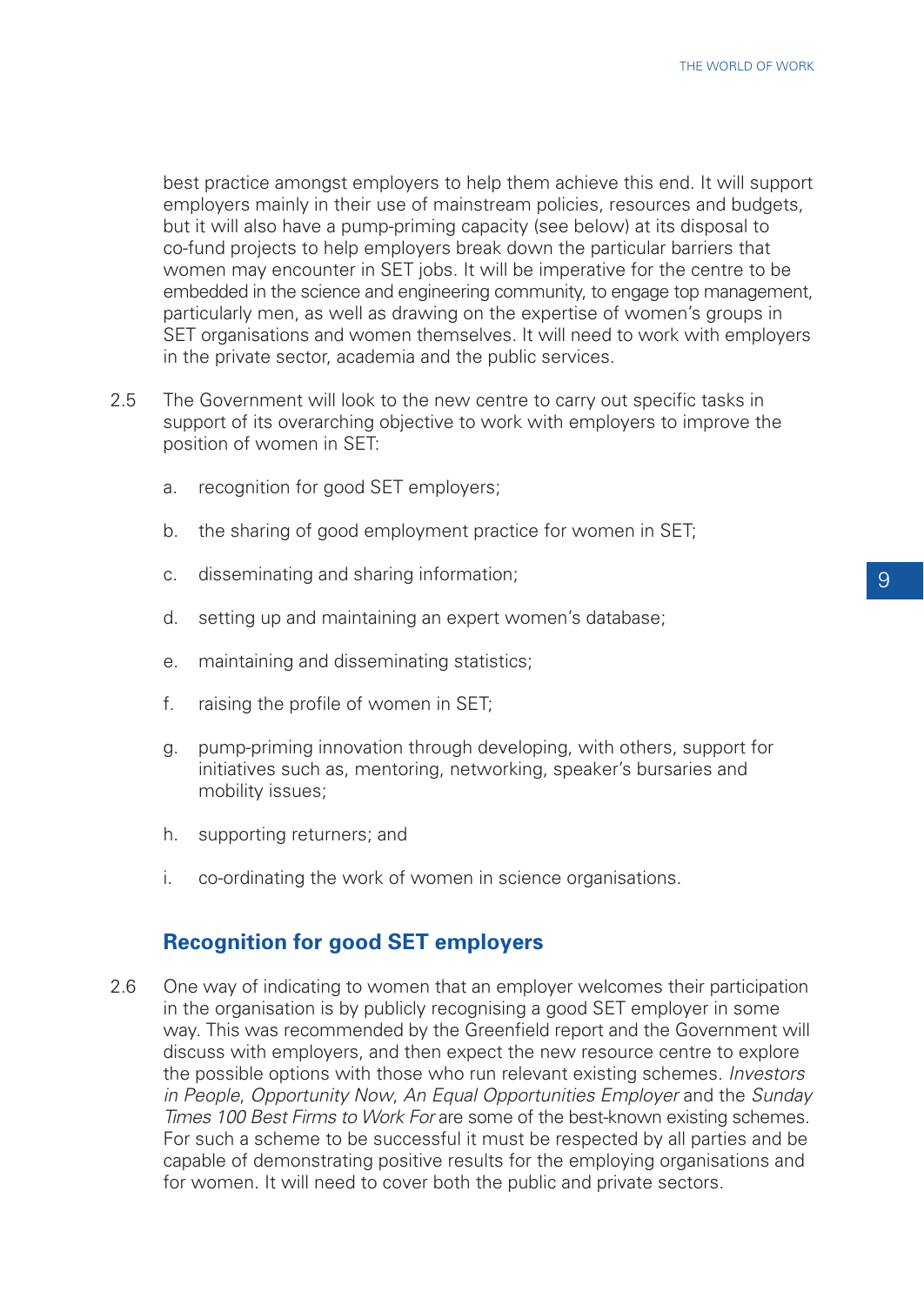- 2.7 The scheme will need to cover items relevant to both women and men, with a particular focus on women in SET, and reflect good human resource policies generally. It is expected that a good SET employer would have:
	- open and fair recruitment policies using sources likely to attract women and including women on recruitment panels;
	- training for all staff especially top management in diversity and equality issues;
	- opportunity for flexible working i.e. part-time, job share, working from home, flexible hours etc;
	- use of work-life balance policies;
	- equal pay policies and job evaluation;
	- open and fair appraisal and career development plans;
	- open and fair promotion procedures with women represented on promotion boards;
	- participation by women equally with men in training, continuing professional development (CPD), transferable management and top leadership/high-flyer skills; and
	- protection from harassment and bullying.
- 2.8 In addition to the above, which affect all women, there are special factors that affect women in SET that would add other items to the requirements above. SET employers are generally male dominated, particularly at management levels. The ways of working are understood by men but put women at a disadvantage. It is essential therefore that this is tackled at senior levels in the workplace, by both men and women, to bring about appropriate culture change at the top. Change at senior levels will drive change at more junior levels.
- 2.9 The Government would therefore expect a good SET employer also to have:
	- a culture at the top of the organisation which provides an attractive working milieu for both women and men;
	- opportunities for women to network with other women in SET, both inside and outside the organisation, and encouragement to join their relevant professional association;
	- a mentorship scheme;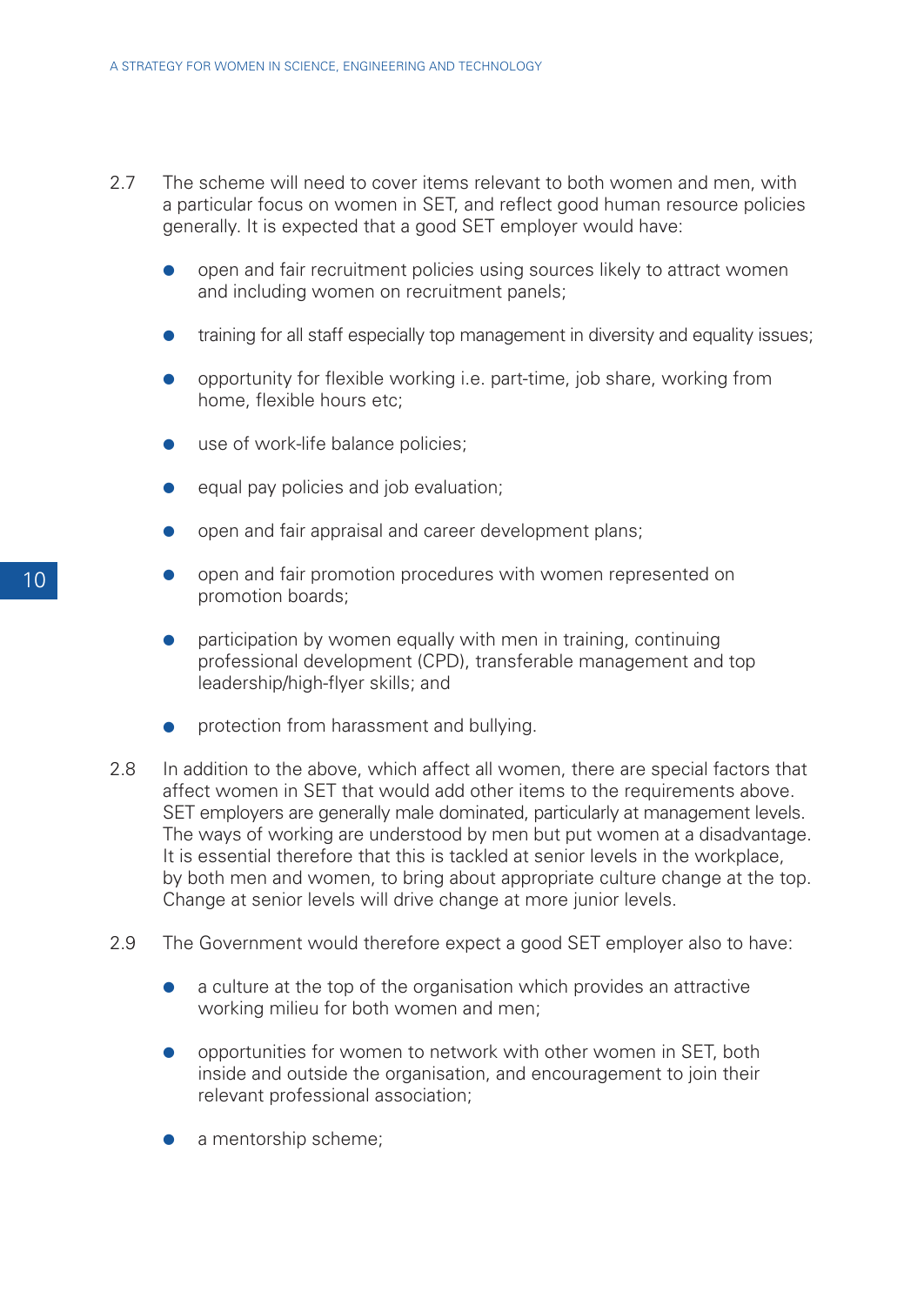- appropriate policies in place for keeping women in touch while they are out of the labour force e.g. paying for key journals, attendance at workplace seminars etc; and
- schemes to encourage the return of skilled and expert scientists, engineers and technologists after a career break.

### **The sharing of good employment practice for women in SET**

2.10 The Government believes it will be essential for the new resource centre to work alongside SET employers, to share experience and good practice by developing with them good practice guides focussing on how best to promote careers for women in SET. This work will need both to promote the Government's overall policies on gender equality and flexible working (see chapter 1) and to tackle the special issues that affect women in SET. For example, the Greenfield report drew attention to the Equal Opportunities Commission (EOC)'s model framework on equal pay. It might be helpful to apply this within several SET organisations, and then develop guidance on how to apply the general framework to the specific circumstances of SET. Another example is that the centre might take the good practice guidance developed by the Athena Project for the higher education sector, and adapt and apply it to other sectors where there is a need.

#### **Disseminating and sharing information**

- 2.11 A key role for the new centre will be promulgation and information sharing. Clearly for key occasions and building relationships with other organisations face-toface means of information sharing will be vital. However, it is the Government's intention that this should be backed up by good web facilities offering:
	- a resource database of information about supportive mainstream policies, initiatives and budgets that can be drawn on by employers and women's groups;
	- texts of advice and guidance and a database of good practice examples;
	- statistical and research information;
	- details of relevant women's organisations and their current activities; and
	- links to other sites e.g. relevant Government departments, professional SET organisations and relevant employers.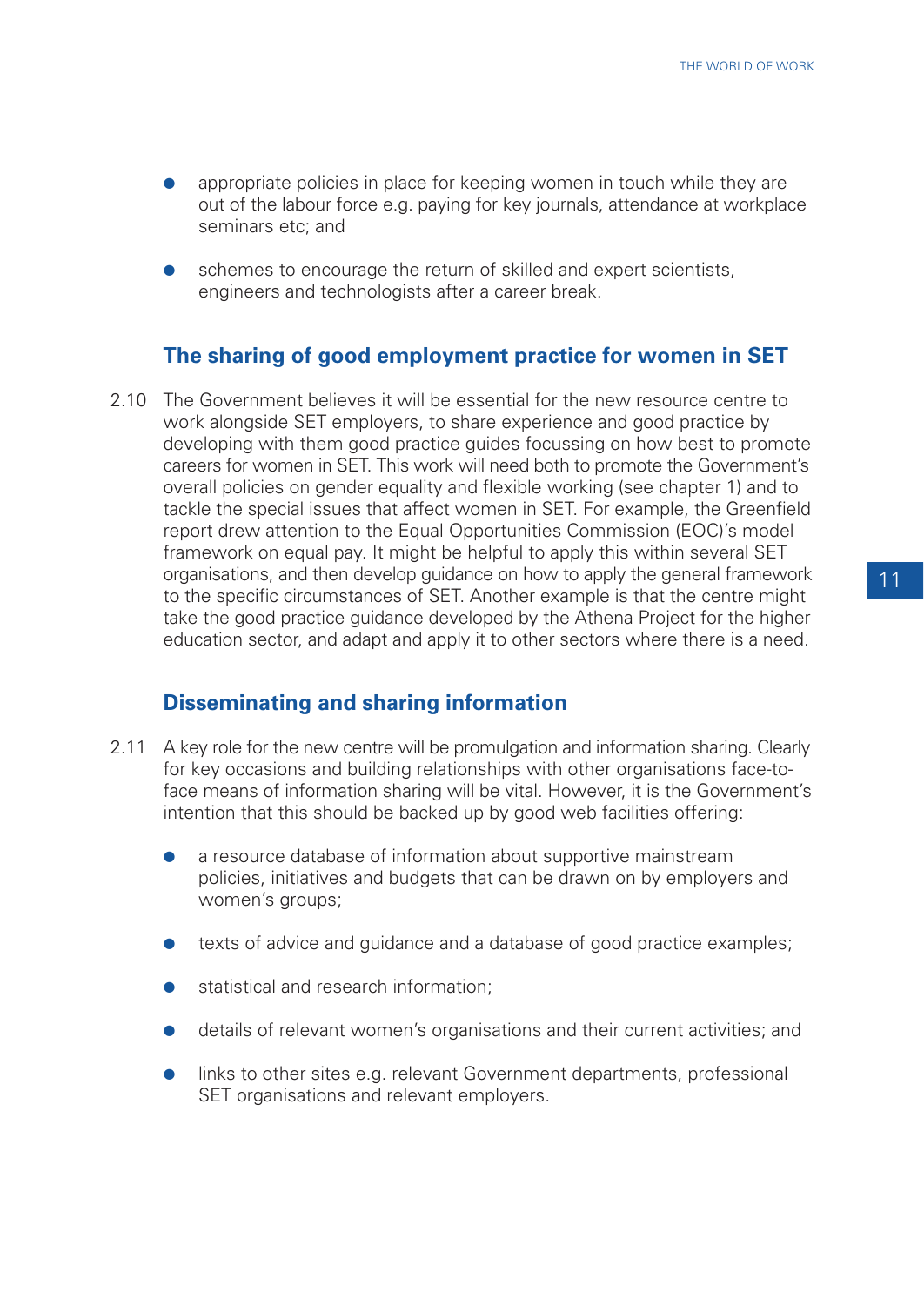#### **Expert women's database**

2.12 As Baroness Greenfield points out it is important that women play a proper role in key national strategic and policy making committees and other bodies. Building on the SET Fair recommendations the Government will provide finance for the new centre to set up a database of expert women in SET. This must be respected, be broadly based in terms of skills cover and be well used. It must also be widely promulgated; comply with data protection law; be consistently updated; and consider appropriate screening mechanisms. Once set up, relevant public bodies will be required to consult it. It is more likely to be successful if it builds on the experience of previous similar initiatives and is operated in partnership with those that have such experience. It must include women from industry, business and the public sector, including higher education. It will be made widely and easily accessible. A high quality database would be greatly valued by all those seeking to make appointments. A web-based initiative may be the way forward, following the example of the Public Appointments Unit in the Cabinet Office, which now maintains an online database of vacancies. The WEU has already produced a resource pack for those wanting to appoint women to public bodies.

#### **Keeping up-to-date statistics**

2.13 The Government has a contract with the University of Warwick's Institute for Employment Research (IER) to revise and update UK statistics on the participation of women in SET, which are made available in the public domain via the PSETW Unit's website. This will continue under the aegis of the new centre and, when the data allows, provide improved gender breakdowns and interpretation. The centre should also work with professional SET organisations to encourage them to gather statistical data on gender related matters.

#### **Raising the profile of women in SET**

2.14 The Greenfield report was rightly concerned to see a higher profile for successful women in SET. The new centre will be tasked to do this and will need to explore how it can be done most effectively perhaps through media and marketing campaigns. There are a number of existing awards and prizes that both recognise achievement and attract attention within the relevant fields of SET and beyond. In early 2003 the Government supported the Athena Project's inaugural Athena Awards and contributed funding towards the Royal Society's annual Rosalind Franklin Award. These are examples of ways in which the new centre might meet this part of its remit.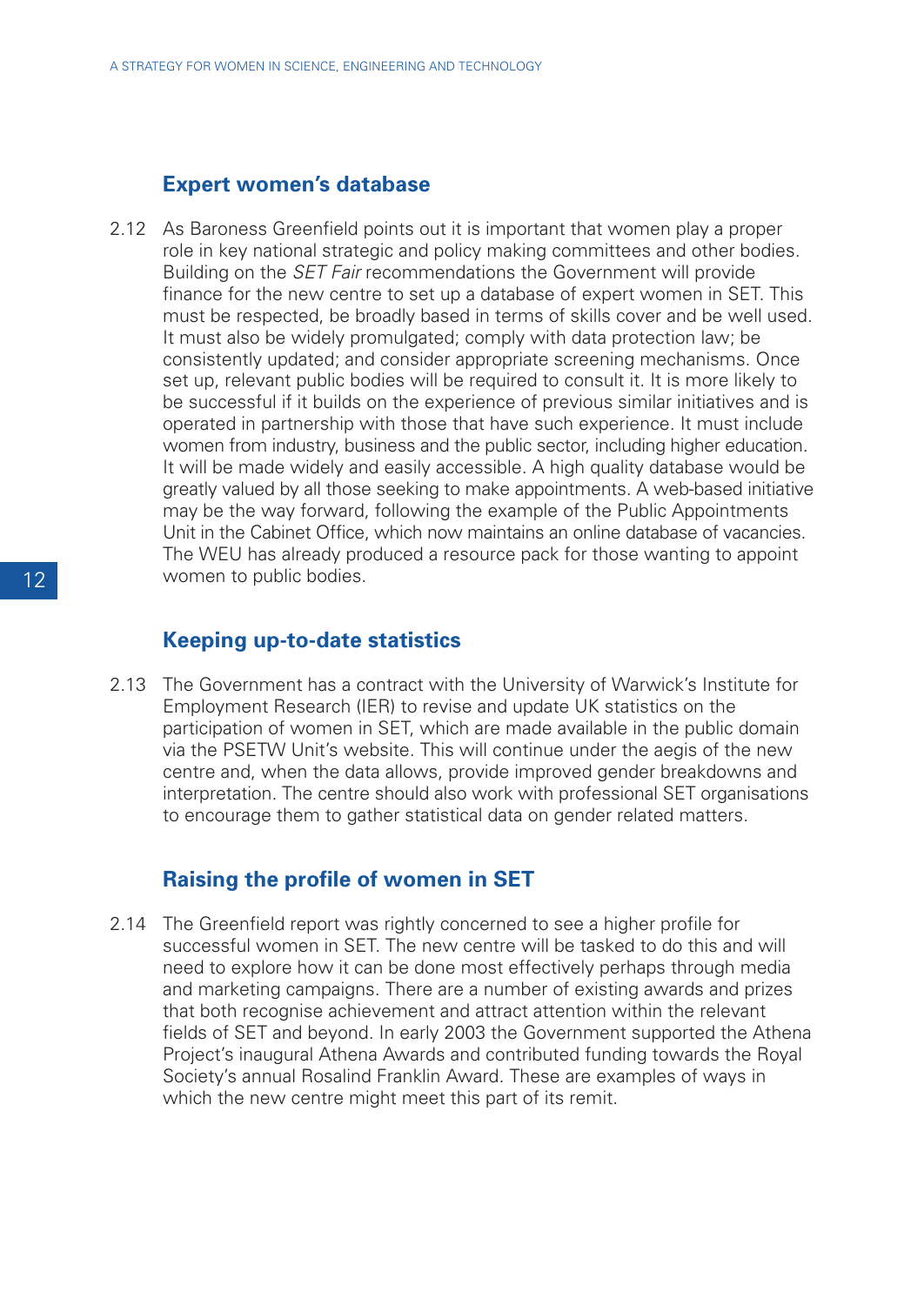#### **Pump-priming innovation: returners, mentoring and networking**

2.15 The Government will make allowance in the budget of the new resource centre to pump-prime innovation that meets the main objective of the centre. However, there will be a requirement to write up and share lessons from the innovation, and to bed it into mainstream activity after the initial phase. Such innovations could include developments for returners, and to support mentoring, networking and mobility. These are discussed more fully below.

### **Returners**

- 2.16 A further difficulty confronted by those in SET employment, and as recognised in the Greenfield report, is that in SET disciplines knowledge moves on very quickly and there is considerable disadvantage in being out of the workforce for any substantial period of time. This problem impacts disproportionately on women, and the Greenfield report sees it as one of the main barriers for women wanting to return to SET careers. This barrier can be lowered in two main ways, encouraging employers to maintain pro-active contact with employees during a career break so as to reduce its impact, or supporting returners who are not linked to a particular employer by enhancing their attractiveness to a potential employer and easing their transition back into work.
- 2.17 There has been much encouragement of employers to adopt strategies that will keep a woman in touch with an organisation over her career break. Many employers now recognise that retaining such women is more cost-effective than new recruitment and there are good examples in place such as Kings College Hospital. The resource centre will need to look to organisations in the private and public sector to consider these policies, build on the good examples and consider pump-priming innovative pilot projects.
- 2.18 Several initiatives have also tackled the issue of those who have no such employer links but want to return to a SET occupation. In the higher education sector the Daphne Jackson Trust has been exemplary in funding fellowships for women returning to SET careers. In the case of one DTI funded scheme, known as TCS, and soon to be re-launched as Knowledge Transfer Partnerships, recently qualified graduates undertake a two year long project in a business as TCS Associates with additional support and input from academics. It is being extended on a pilot basis in the West Midlands to enable SET returners to become TCS Associates in place of recently qualified people. There are also examples of returners' schemes in the private sector.
- 2.19 The Government will be funding the resource centre to co-ordinate all these initiatives by providing finance for returners. The resource centre will build on successful existing work using this dedicated public funding to lever in private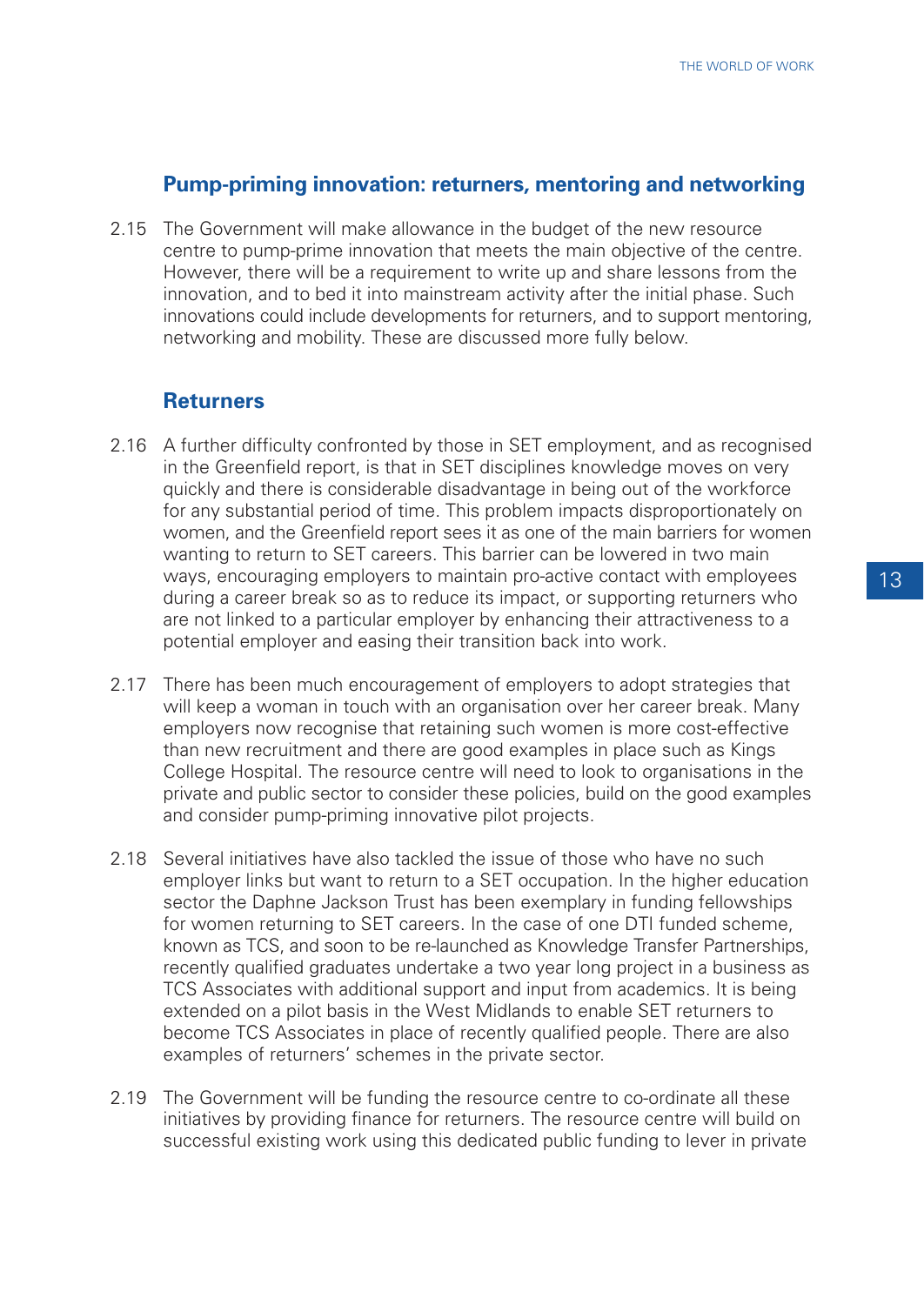sector resources to expand the options available to returners. It is also important to maximise the skills of those women who have studied science and technology subjects at A-Level but may not have pursued a related career for a period of time. OST will work with the Department for Education and Skills (DfES) to explore whether the Learning and Skills Councils could help potential returners in this situation: mainly women who have taken career breaks, as well as men.

2.20 A related problem for women's career development, mentioned in *SET Fair*, is the issue of mobility. The Government has recently increased funding to the Royal Society to, among other things, introduce a new scheme to support scientists who have to relocate their research to follow a career move by their partner/spouse in order that they can continue their research career with the minimum of disruption in a new location, and has continued to support the Dorothy Hodgkin Fellowship Scheme. Both schemes are aimed at keeping younger postdoctoral researchers active in science who might otherwise leave e.g. for family reasons.

#### **Mentoring and networking**

- 2.21 As many women work in some isolation in SET occupations and in organisations where most of the workforce is made up of men, mentoring and networking are very helpful mechanisms, as recommended in Baroness Greenfield's report. Networks range from professional bodies that often have only a low women's membership, to web based networks, to active groups who arrange face-to-face meetings and events. For example, the Athena Project has worked to establish regionally based networks of women working in SET in higher education, research establishments or in related industry and the professions. These Local Academic Women's Networks work to raise the profile of women within these institutions and to improve women's career development. Each network has its own agenda – some are based around speaker programmes, others focus on mentoring and networking. The strengthening of these networks, and an increase in women's participation in professional bodies, is something that might be addressed with innovative grants.
- 2.22 Progress has already been made with mentoring. The Government is funding a national pilot mentoring project delivered by a collaboration between WES/AWISE,<sup>10</sup> and so far over 40 mentors and mentees have been matched. Several large employers in the private sector already have such schemes. The resource centre might support innovative mentoring projects or the pump-priming of them.

<sup>10</sup> Women's Engineering Society and Association of Women in Science and Engineering respectively.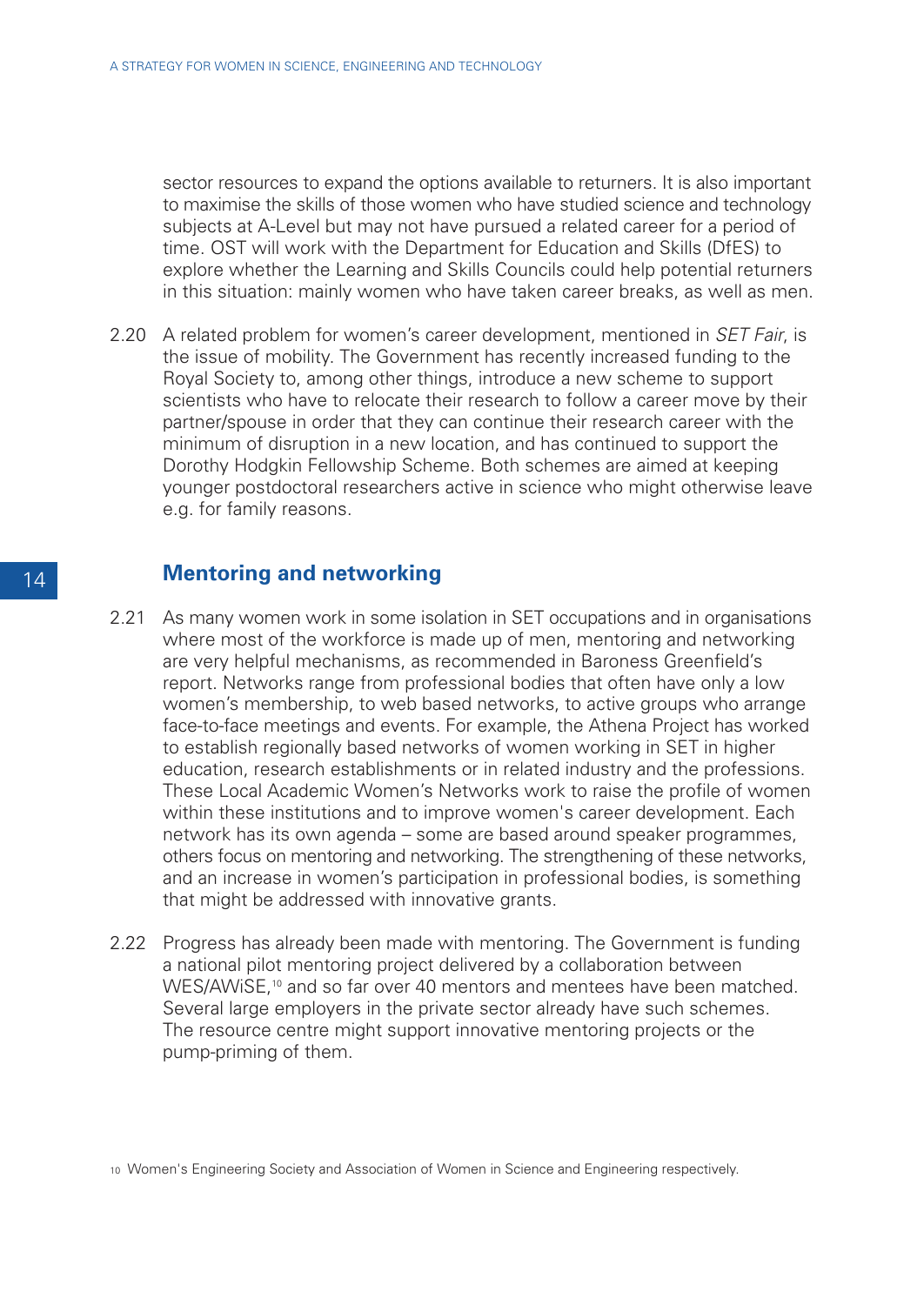#### **Co-ordinating the work of women in science organisations**

2.23 *SET Fair pointed out that the organisations that aimed to promote women in* SET were often fragile and fragmented. There is an important role for the new centre to strengthen such organisations, to consolidate their expertise and experience, to draw lessons from it, to share this learning across organisations, and where appropriate facilitate the co-ordination of activity. Close involvement of women in science organisations in the centre's work will be vital.

#### **Setting up the centre**

- 2.24 The centre will need to work in accordance with Government policies and add value to make a lasting impact. As mentioned in section 2.3, the Government will be looking for bids to run the centre from organisations which are already active in the fields of science and employment. Whoever hosts the centre, it will be important for the centre to work in partnership with professional SET bodies and others in the SET community, with organisations from the world of work such as the CBI, the TUC, large and small employers, and the Sector Skills Councils (SSCs). The new centre will be expected to raise funds from other sources both private and public. It is expected that organisations that want partnership with and support from the resource centre will contribute resources, both to specific projects and to allow the centre to operate more widely, to maximise the leverage of the initial public funding to the centre.
- 2.25 The new centre will be run under contract to OST. The Government will develop this outline as a specification and proposals for the new centre will be invited via a competitive tender exercise. The Government will look favourably on proposals that are able to start operating quickly and will take into account the amount of co-funding that bidders can draw on. It will be encouraging bids from organisations that are already active in the fields of science and employment, and would hope to see collaborative and partnership bids.

### **Influencing employment practice from the centre in the public and private sectors**

2.26 Many Government departments have relevant responsibilities that could have a major impact on women in SET. Alongside policy responsibilities, they are large employers themselves and they also manage scientific bodies and let a large number of research contracts. Ensuring equal opportunities policies are required in these contracts, and in the forward plans of a range of science bodies and agencies could have a far-reaching effect. There is already much good practice in place. One example is the Department of Health. It sponsors the pharmaceutical industry, it manages a number of agencies all of which are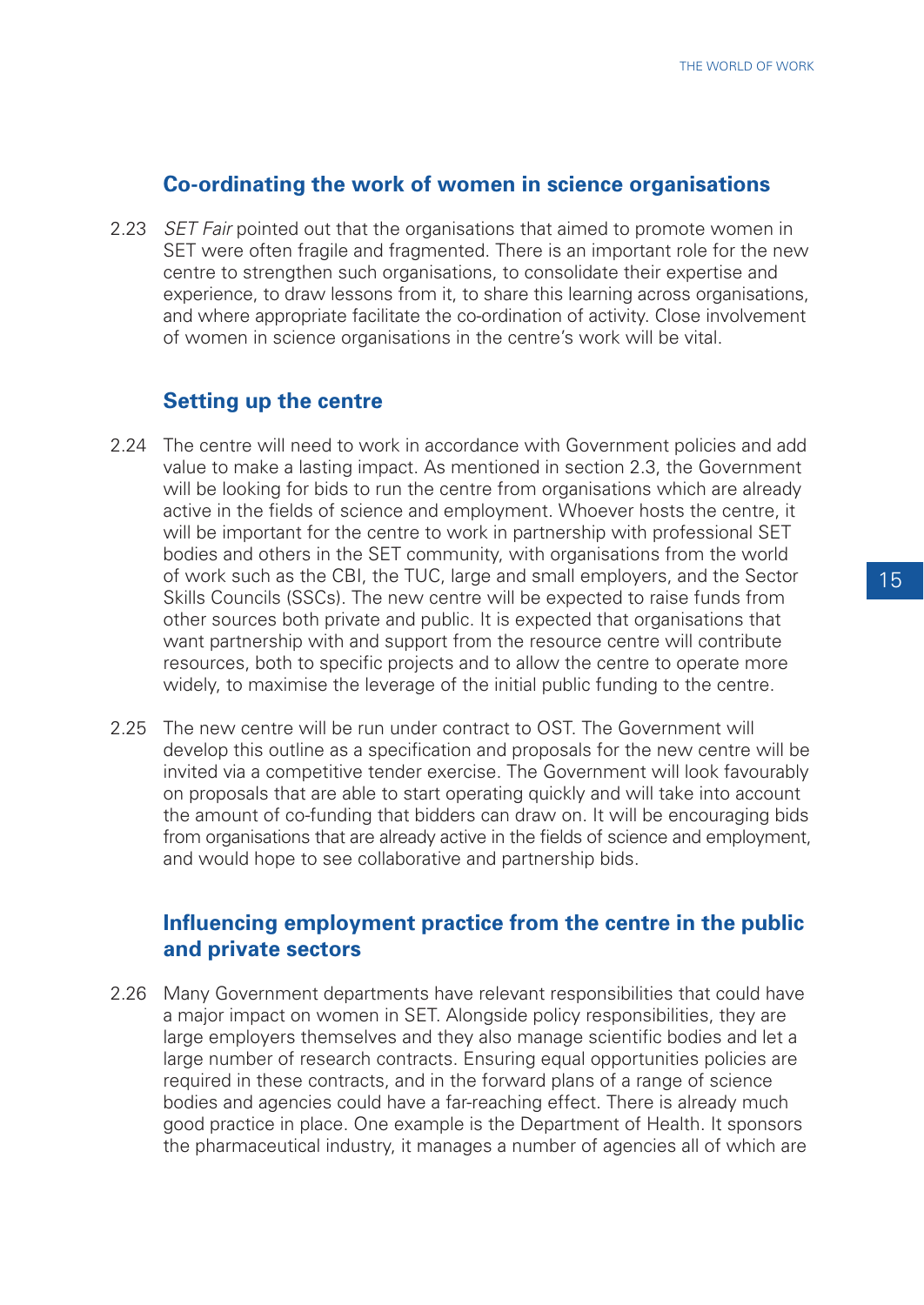science based, and it lets a large number of scientific research contracts. All this activity relies on expert scientists. Other Government departments have a similar range of science responsibilities e.g. the Department for Environment, Food and Rural Affairs (DEFRA).

- 2.27 OST is part of DTI which interfaces with almost half the business and industrial sector in England. Through this route encouragement can be given to improve the situation of female scientists, engineers and technologists in particular sectors. The Government will work with the new Skills for Business Network to promote women's representation in SET. The network of Sector Skills Councils (SSCs) has been charged to lead the skills and productivity drive in industry or business sectors recognised by employers. They bring together employers, trade unions and professional bodies working with Government to develop the skills that UK business needs. Amongst the first fully licensed SSCs are SEMTA, covering engineering manufacture and science-based occupations such as a biotechnology, and e-Skills UK, covering IT, telecommunications and the call centre sectors. Both organisations have worked with Government Departments and other partners to address the under-representation of women in SET-based occupations and will have key roles in the future as SSCs.
- 2.28 Work to improve the position of women in the IT sector has been running for some time, but women still represent only 1 in 5 of the IT workforce. New research from IT employers suggests women are leaving IT jobs in greater numbers than they are recruited. In the White Paper Opportunity for All in a World of Change (February 2001), the DTI and the Department for Education and Skills (DfES) set out their intention to work with business and other partners to reverse the under-representation of women in IT. The aim was to match the best of the UK's competitors with regard to the proportion of women in IT, including a number of major programmes:
	- working to change young people's perceptions of careers in IT, using role models and mentors, school workshops about IT and the launch of the Computer Clubs for Girls initiative, now supported by the South East of England Development Agency;
	- providing web-based resources, through IT Compass and Equalitec, to help women into and remain in IT and related SET occupations; and
	- promoting work-life balance programmes in IT and related sectors as part of the DTI's Work-Life Balance Campaign.
- 2.29 Business culture and organisation need to change if more women are to remain in IT. DTI is working with the trade association Intellect and the new SSC to push for a transformation that is more supportive of women in the IT workforce.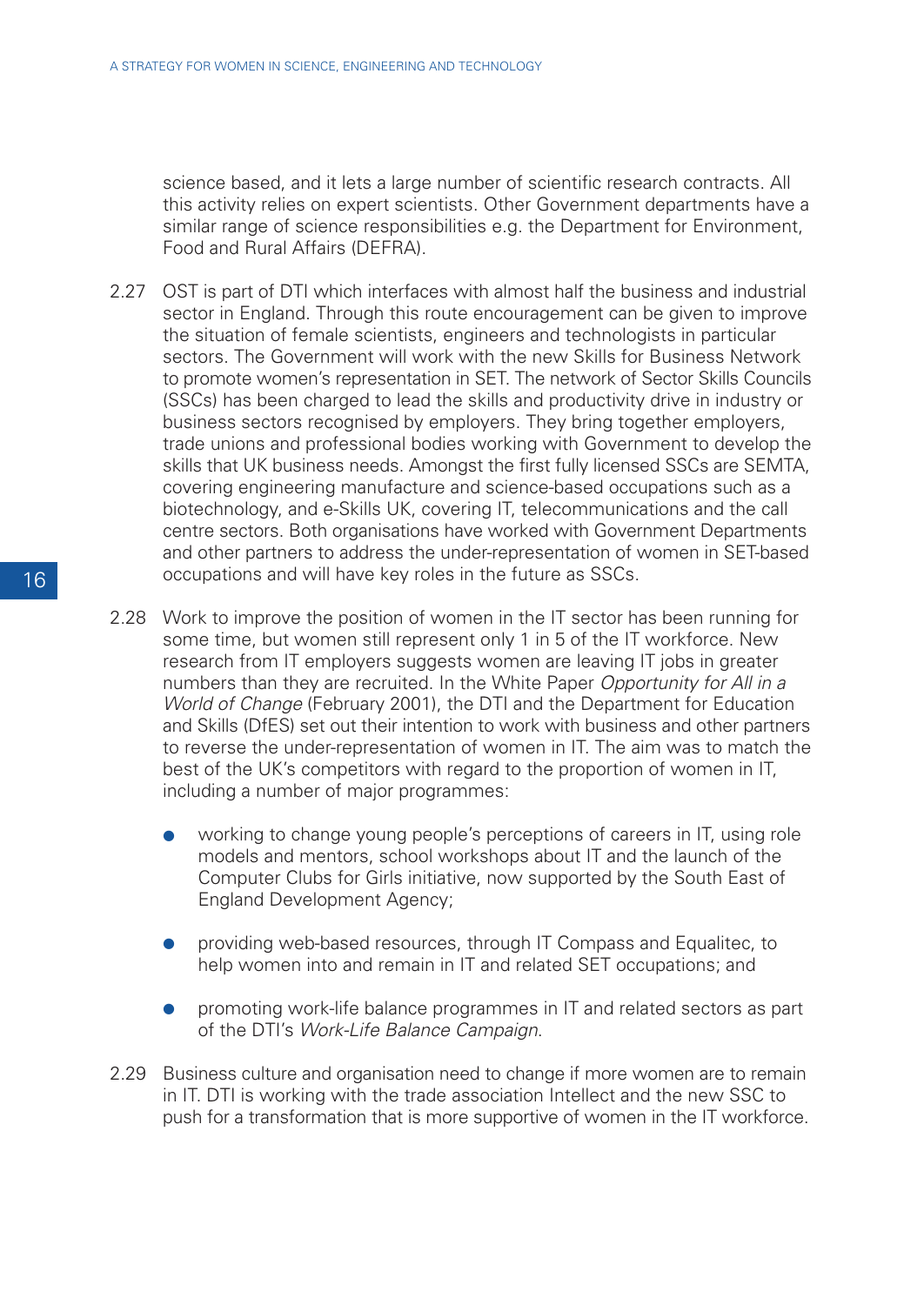2.30 Parallel types of projects have been undertaken with the construction sector and several leading companies in other high tech sectors are addressing the issue. The Chemicals Innovation and Growth Team report highlighted the need for greater diversity within the chemicals industry and made recommendations on how this might be tackled. The Chemistry Leadership Council together with the Skills Network Group will be addressing these matters and the recommendations addressed to senior management within the companies themselves. The DTI Chemicals Unit will be playing its part in encouraging the industry to greater diversity.

#### **Action points from this chapter**

- OST will call for proposals for the new resource centre urgently with a view to awarding a contract by Autumn 2003.
- OST will work with the resource centre to develop more co-ordinated support for returners by the end of 2003.
- OST will work with DTI colleagues to implement the Gender Equality Action Plan and to roll out the good work done with the IT and chemical sectors, to other sectors.
- OST will work through cross-government machinery to ensure that Government Departments as employers, contractors and agency managers involving large numbers of women from SET disciplines, are good SET employers. As set out in chapter 4, OST will lead by example through its own work in sponsoring the Research Councils and their Institutes.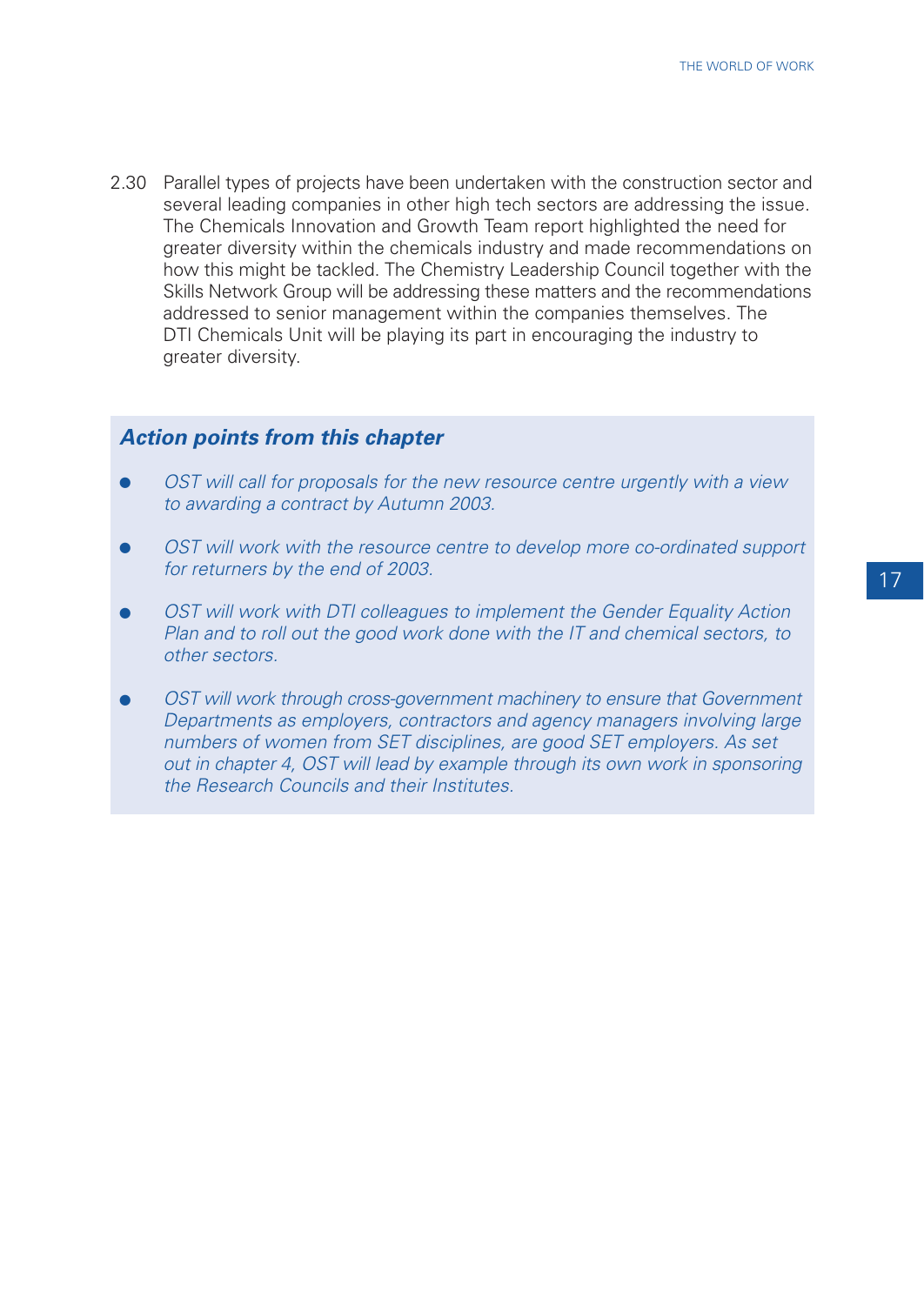# 3 Using mainstream educational policies to improve the position of women in science

- 3.1 This Government has put in train a major reform agenda across all sectors of education and training:
	- a. The reform programme for secondary education set out in the Schools  $-$  Achieving Success White Paper, $11$  will raise achievement and expand opportunities for high-quality vocational learning in secondary education.
	- b. The proposals in  $14-19$ : Opportunity and Excellence<sup>12</sup> will strengthen the vocational options for young people, including Modern Apprenticeships, and address the tendency for early specialisation in academic subjects.
	- c. Skills for Life,<sup>13</sup> the national strategy for improving adult literacy and numeracy, aims to help create a society where adults have the basic skills they need to find and keep work and participate fully in society, thereby increasing the economic performance of the country.
	- d. Success for Al<sup>n4</sup> set out a vision and commitment from the Government to reform further education and training, backed by substantial new investment. Its key elements are:
		- i. action to improve the pattern, responsiveness and quality of provision in each area to meet learner, employer and community needs;
		- ii. improving the quality and effectiveness of post-16 teaching, training and learning, through the work of the new Standards Unit, to identify and disseminate good practice material in key curriculum areas;
		- iii. action to establish a professional and fully qualified post-16 workforce with world class leaders and managers; and
		- iv. developing a framework for quality and success through new 3-year planning, funding and accountability systems.
- 11 Schools Achieving Success (White Paper, DfES 2001).
- 12 14-19: Opportunity and Excellence (DfES 2003).
- <sup>13</sup> Skills for Life the National Strategy for Improving Adult Literacy and Numeracy (DfES 2001).
- 14 Success for All: Reforming Further Education and Training Our Vision for the Future (DfES 2002).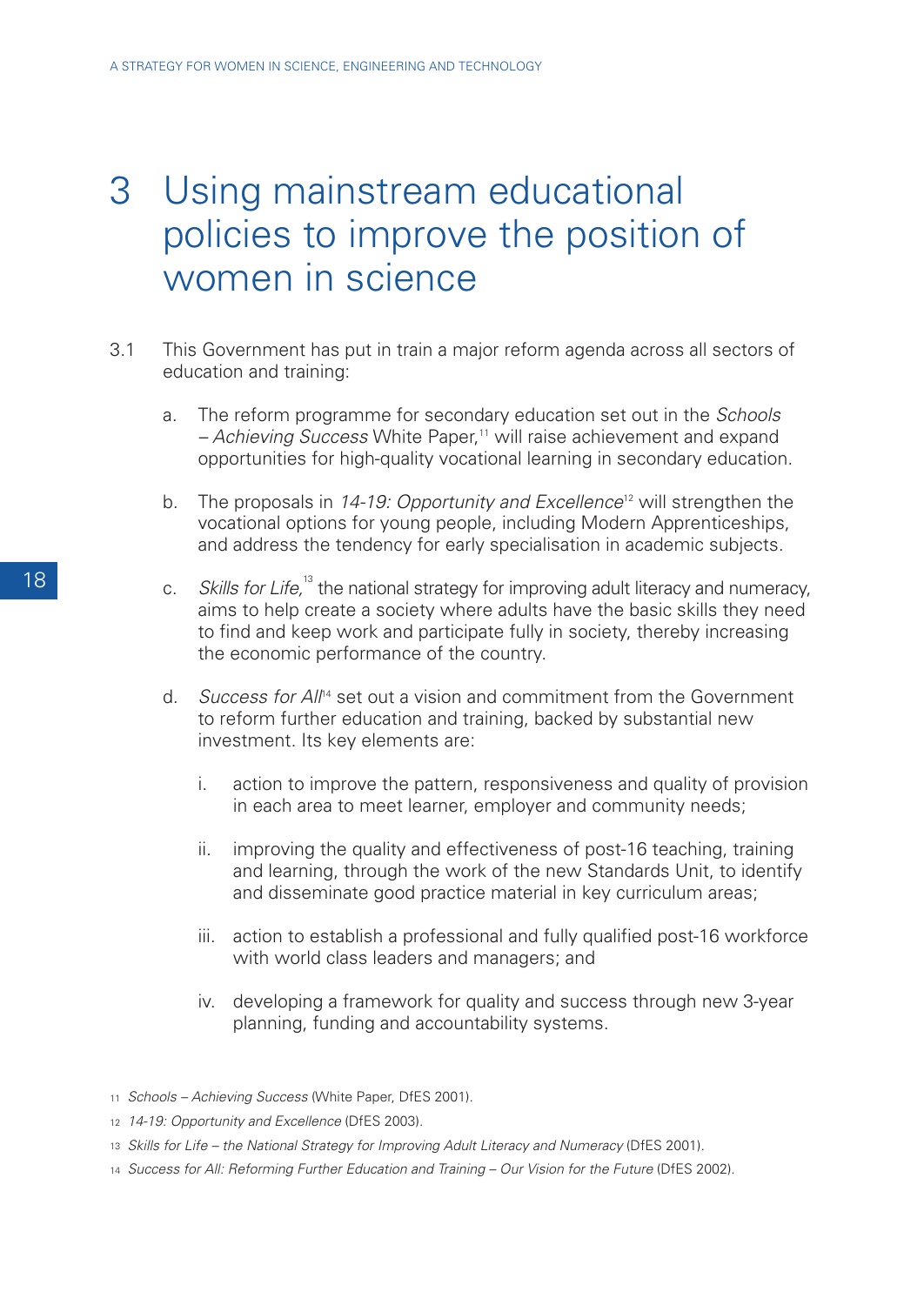- e. The White Paper on the Future of Higher Education<sup>15</sup> set an ambitious agenda for reforming higher education. It includes expansion of foundation degrees in vocational areas, and closer contacts between Higher Education Institutions (HEIs) and employers.
- f. The Regional Development Agencies, in collaboration with the Learning Skills Councils (LSCs) and other partners, have developed Frameworks for Regional Employment and Skills Action. These identify regional skill needs. In four regions, the RDAs and local LSCs are piloting the pooling of funds for adult skills and business support to deliver a common skills agenda.
- g. The Employer Training Pilots are testing out different approaches for supporting employers to release staff for training as an integral part of business development. Pilots are underway in six local LSC areas. The programme is being extended from September to cover around a quarter of LSC areas.

These reforms will continue with the publication of the National Skills Strategy and Delivery Plan next June.

3.2 The Government is keenly aware that a huge potential talent pool will be missed if girls are not attracted to study science, engineering and technology subjects post-16. As part of its overall strategy to increase the number of young people studying science, maths and technology subjects post-16, the Government has a number of measures in place to ensure that the science, maths and technology that is taught in schools is relevant and engaging for all students, and gives them sufficient knowledge and skills to pursue further study.

# **Better science teaching in schools**

- 3.3 Investing in Innovation<sup>16</sup> indicated a number of steps to improve science teaching in schools including:
	- **£51 million partnership with the Wellcome Trust to create a national** network of science learning centres to provide CPD to science teachers and science technicians;
	- targeted pay incentives to recruit and retain more science and mathematics school teachers;

<sup>16</sup> Investing in Innovation: A Strategy for Science, Engineering & Technology (July 2002).

<sup>15</sup> The Future of Higher Education (White Paper, DfES 2003).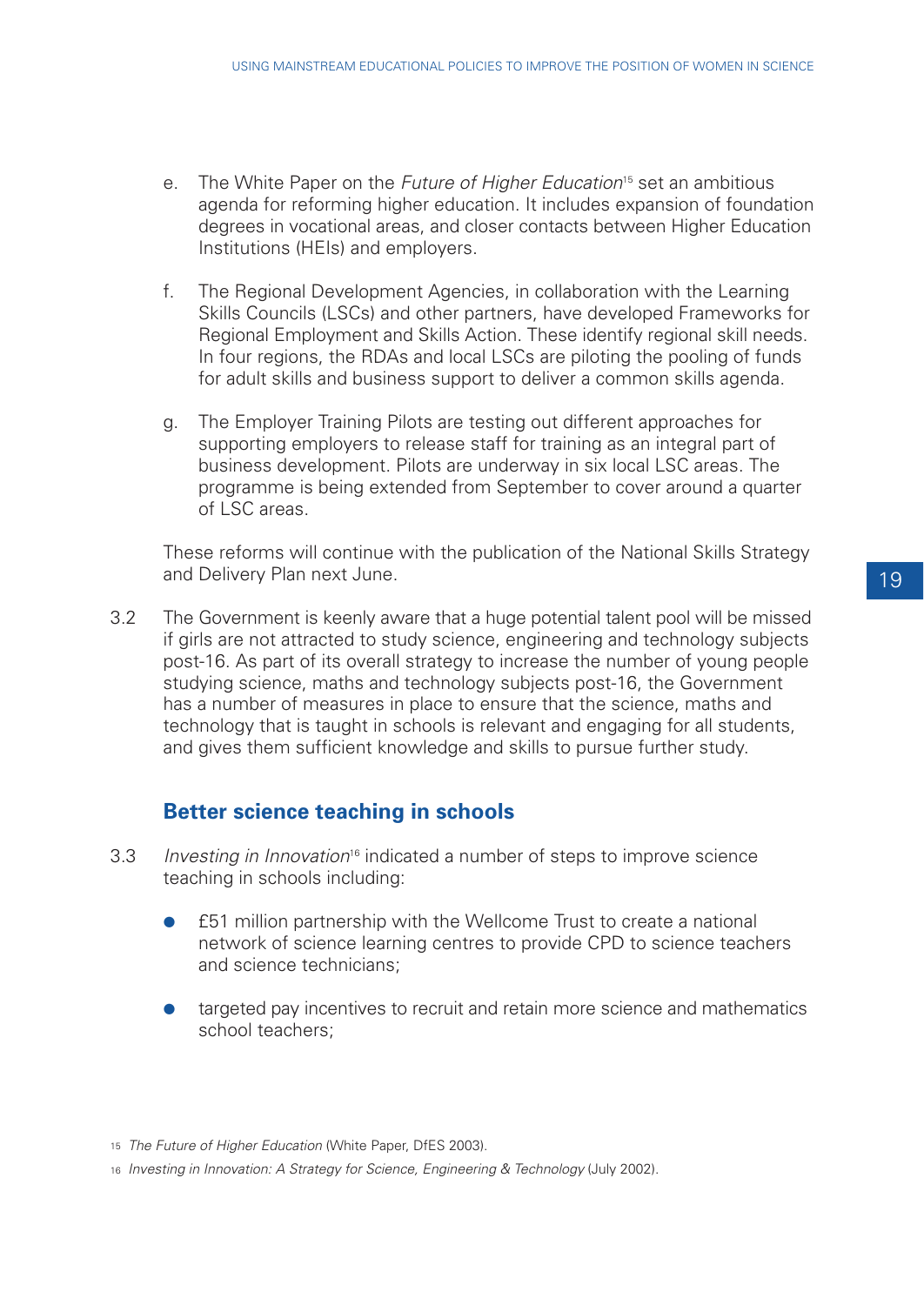- a programme to pay undergraduates and postgraduates to support teachers in the classroom, with ring-fenced places for science, technology and mathematics students that will be piloted from September 2003;
- additional funding for school laboratories, with £60 million ring-fenced for LEAs to spend on school labs in 2000-2001 and 2001-2002 and an overall increase in capital funding for schools from £683 million in 1996-97 to £3 billion for 2002-03, £3.8 billion in 2003-04, and a further increase to over £5 billion by 2005-06; and
- more specialist science and technology colleges there are currently  $24$ specialist science colleges, with 40 more due to open in September 2003.
- 3.4 Curriculum development continues with the focus on making educational content more relevant to the everyday world, to business and industry and the school population. A key aim is to provide a stimulating science education for all students whether they become consumers, users or producers of science.

#### **Better careers advice and more role models**

- 3.5 At the beginning of April there were some 2,000 official Science and Engineering Ambassadors (SEAs) with more coming through almost daily. Of these about one-third were female. Virtually all ethnic minorities were represented in the proportions that reflect the local population. The Government is keen to increase the number of women in this role and the desire is to work towards 50% female Ambassadors over time.
- 3.6 The Government has also taken several new steps to improve careers advice and information in schools. The Connexions Service is the new co-ordinated support service for all young people in England aged 13-19 helping them make a smooth transition to adult and working life. One of its eight key principles is to extend equality of opportunity. The service is delivered through a network of personal advisers who will provide information, advice and guidance to young people, including challenging stereotypical and traditional choices in career options. It has recently published a new national framework for the delivery of careers education and guidance. One of the expectations of an effective careers education programme is that it should challenge gender stereotyping, support inclusion, and promote equality of opportunity. The framework includes a learning outcome for young people to: "recognise stereotyped and misrepresented images of people, careers and work and how their own views of these issues affect their decision making." The Connexions Service worked with the Equal Opportunities Commission (EOC) on this framework and a range of other projects to tackle gender stereotyping. There is now a need to share all this good practice and Connexions will continue to work with partners to improve the accuracy, targeting, and presentation of its services.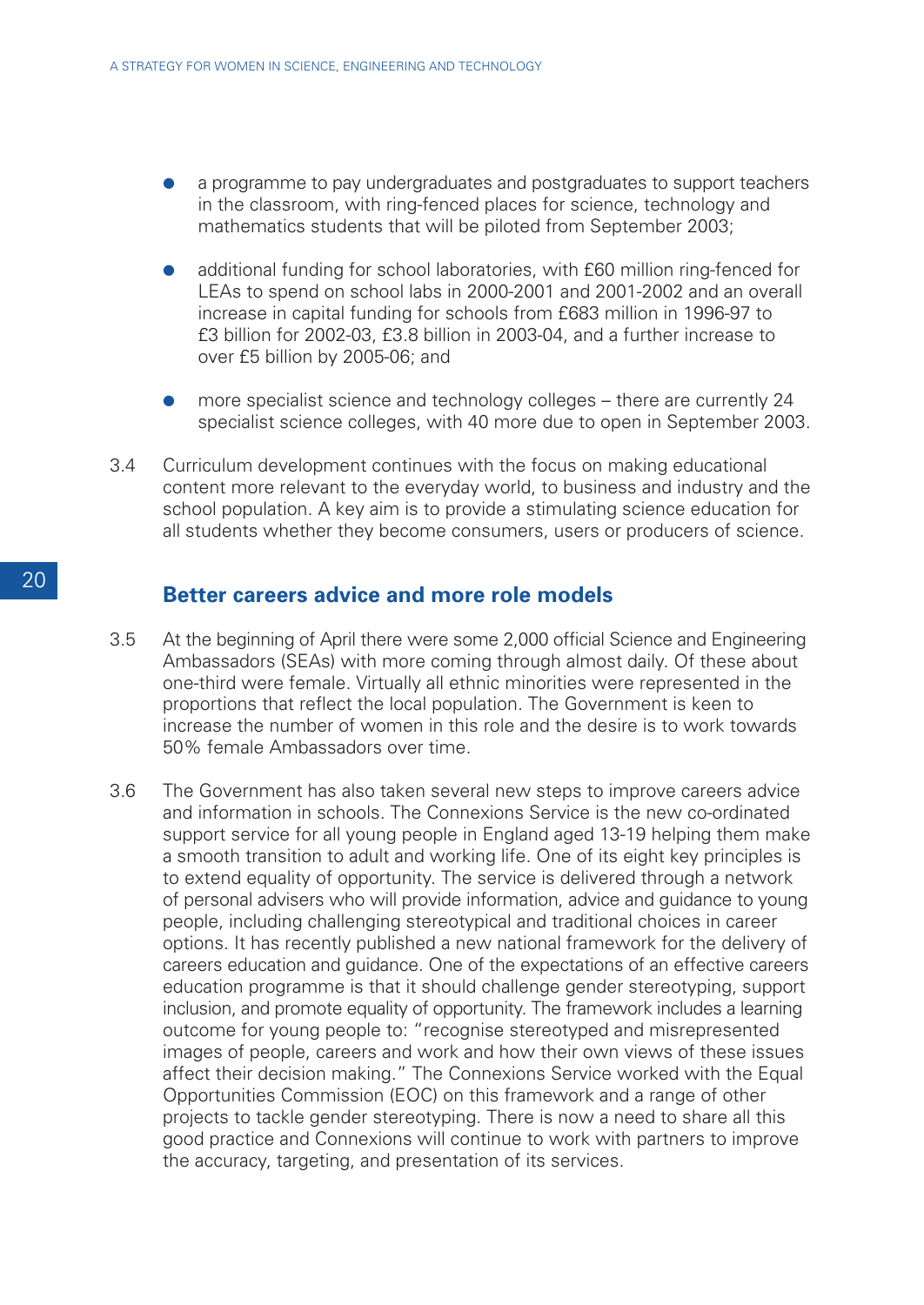3.7 The Connexions Service also publishes a range of careers information products. The key reference document for practitioners is *Occupations*,<sup>17</sup> which is currently being reviewed by DfES to ensure that it is up-to-date, relevant and gender proof. Planet Science are co-ordinating a working group with Connexions, the Engineering and Technology Board (ETB), the Science Council, the Royal Society of Chemistry and the Science, Engineering and Manufacturing Technologies Alliance specifically to update the science careers content of Occupations. As a result of their findings, new articles on science careers have been commissioned for the *Occupations* 2004 book and CD-ROM. The science section of the Connexions Resource Careers Index has also been updated. All career publications and databases like Occupations, the 'Working in…' series, Job File, and Athena, cover the major SET occupations. Professional bodies, Sector Skills Councils and technical and training bodies that cover SET are involved in the checking and targeting of material.

# **Modern Apprenticeships**

3.8 The Greenfield report recommended that the age limits for this scheme be opened up to make women eligible after having their families. The Government is considering this and will decide on the way ahead in the light of early operating experience of arrangements in Wales and Scotland, together with evaluation of current pilots in England, and the availability of resources.

## **Supporting undergraduate women in SET**

3.9 Of all UK domiciled SET graduates with a first degree in the 1999/2000 cohort more women had degrees in medicine, biological sciences and subjects allied to medicine, while far more men had degrees in physical, mathematical and computer sciences and engineering and technology. Although much careers advice aims to encourage women to consider studying SET subjects as a first degree, HEIs need to do their part. The Scottish Higher Education Funding Council (SHEFC) has put out a good practice guide on this and on how best to support women through their undergraduate years in SET subjects.

# **Higher Education**

3.10 The Greenfield report had a particular focus on higher education (HE). A high number of SET women are or aspire to be employed in the HE sector, and it is this sector which plays a major part in shaping the attitudes of future generations

<sup>17</sup> Occupations is a well-established careers information reference book which has been published for almost 20 years. It is widely used by Connexions/careers advisers, guidance workers and teachers and is a key resource for school and college careers libraries.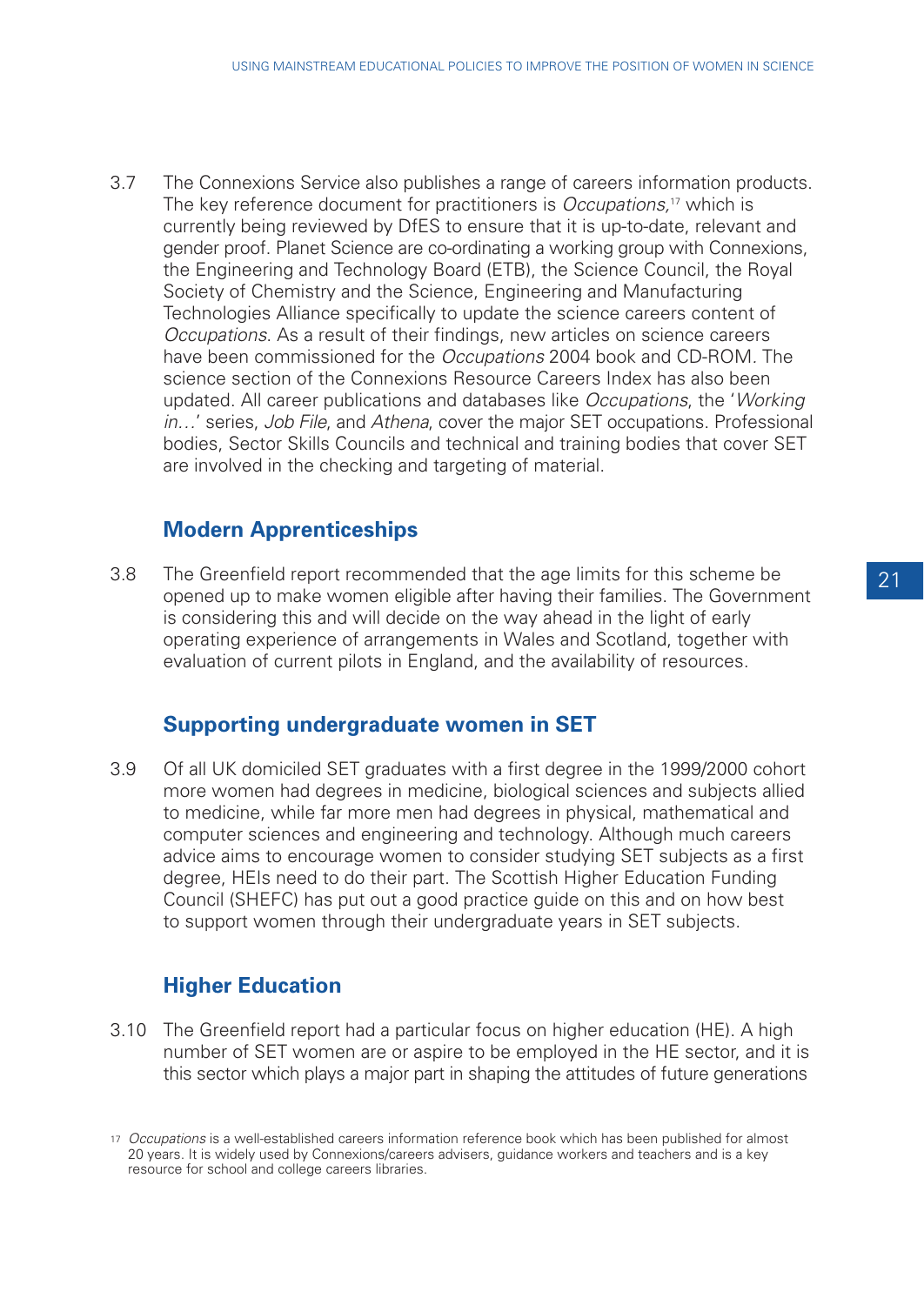of SET employees. It is, therefore, important that mainstream management policies across all disciplines, particularly SET subjects, chime with the needs of women. In higher education at professorial level in 2000/2001 there were very few women in SET subjects, the highest percentage of women professors being in nursing, health and community studies.

- 3.11 Since the end of 2000 there has been a special emphasis on improving human resources policies in the HE sector for staff at all levels, including women in SET posts. The 2000 Spending Review made available extra funding rising to £170m in 2003-04 to underpin the human resources strategies that HEIs in England have laid out. The Higher Education Funding Council for England (HEFCE) allocates the extra funding to institutions on receipt of clear and detailed plans of how they will recruit, retain and develop their staff and ensure that equal opportunities, including equal pay for work of equal value, are central to their staff management.
- 3.12 The £170m will be consolidated into institutions' core grants from 2004-05 and an extra £50m in 2004-05 and £117m in 2005-06 will be made available so that institutions can continue to develop and implement their human resources strategies, including securing improvements in equal opportunities for higher education staff. Once institutions have satisfied HEFCE that their strategies are sound and are being implemented properly, the additional funding will be consolidated into their core grant. HEIs are also implementing the Fixed-Term Regulations discussed in chapter 4 of this report. HEIs have been supported in this work on a one to one basis, via seminars, and by the production of the Good Practice in Setting HR Strategies.<sup>18</sup>
- 3.13 Furthermore the Government has worked in partnership with the funding councils, with Universities UK (UUK) and with the Standing Conference of Principals to: support the Athena Project; set up the Equality Challenge Unit (ECU); and fund research on equal opportunities in universities.
- 3.14 The Athena Project has been influential in working with a number of universities on women in SET issues. Over its lifetime it has produced 24 reports including three good practice guides, the last of which was published in March. It distils good practice from the direct experience of a dozen or so university projects. It describes new career development approaches for women and arrangements that make SET employers more attractive to them. It shows how to bring about cultural change and how to embed it.

<sup>18</sup> Good Practice in Setting HR Strategies document available on the HEFCE website (http://www.hefce.ac.uk/pubs/hefce/2002/02\_ 14.htm).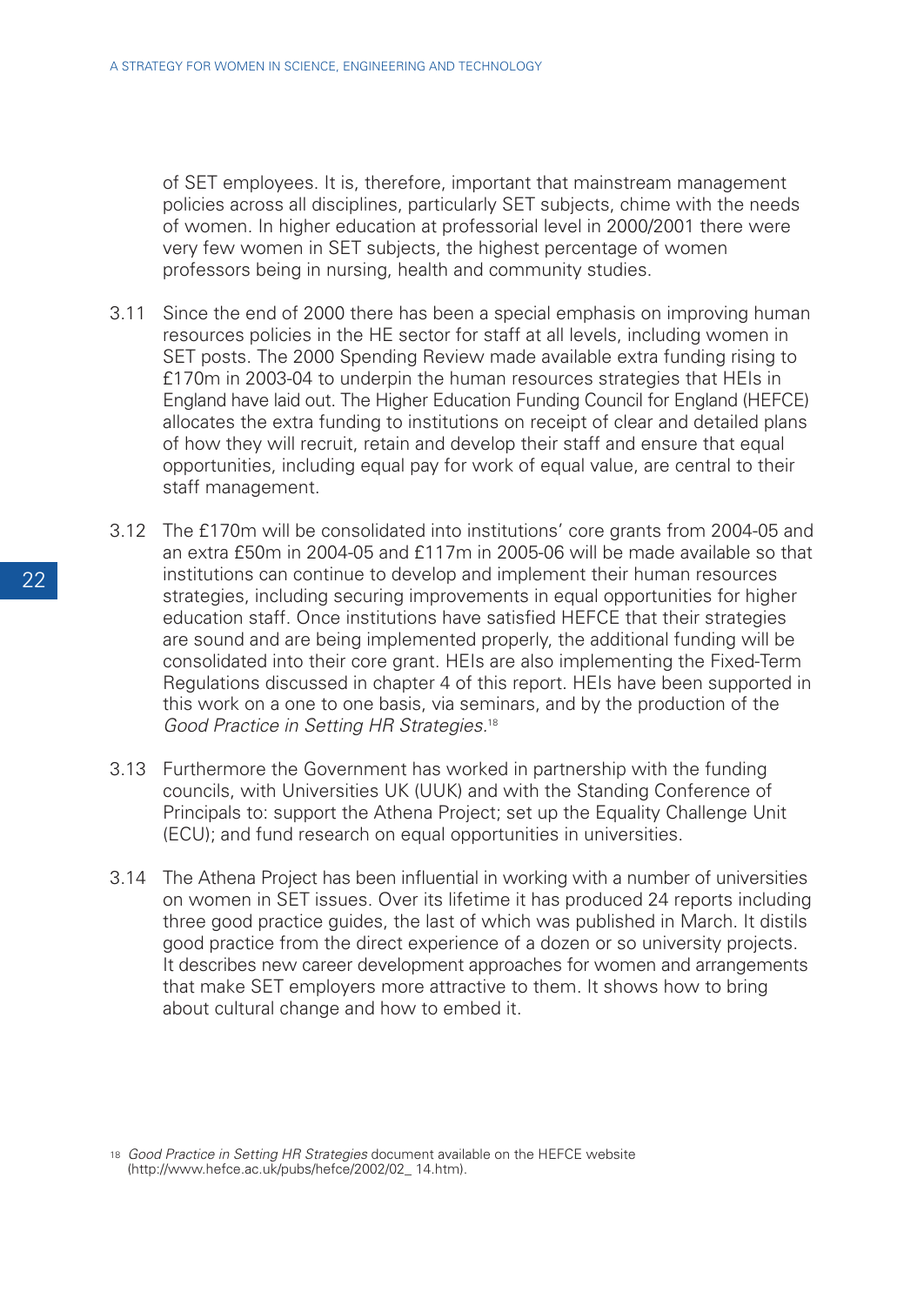#### 3.15 The ECU aims:

- to provide specific advice to HEIs to help them secure improvements in equal opportunities;
- to help specify appropriate data to institutions to support equal opportunities monitoring;
- to monitor performance at sector level;
- to support institutions directly in developing appropriate institutional benchmarks and standards that will help measure progress;
- to develop and disseminate good practice, looking to experience from within and outside the sector, in this country and abroad; and
- to commission research to underpin policy and practice developments.
- 3.16 The ECU, with universities and unions has launched Partnership for Equality,<sup>19</sup> which offers quidelines promoting equal opportunities in universities. SHEFC has very recently put out two good practice guides on women in SET disciplines to help secure their participation and progress through their HE careers.
- 3.17 The Higher Education Funding Councils for England, Scotland and Wales have recently established a jointly funded programme of research into the barriers to recruitment and career progression for women and minority groups working in the higher education sector. This new programme, costing around £250,000, is aimed at gathering evidence from which to develop a reliable way of monitoring the effectiveness of equal opportunities actions in this sector, to learn more about the experience of women and minority groups, and to develop policy recommendations for the funding councils and the sector.
- 3.18 The Government recognises that all this is only a good start. All the steps taken should work to the benefit of women in SET but there is much progress to be made before the impact of these steps will produce results. It will continue to be closely monitored.

<sup>19</sup> Partnership for Equality: Action for Higher Education (February 2003).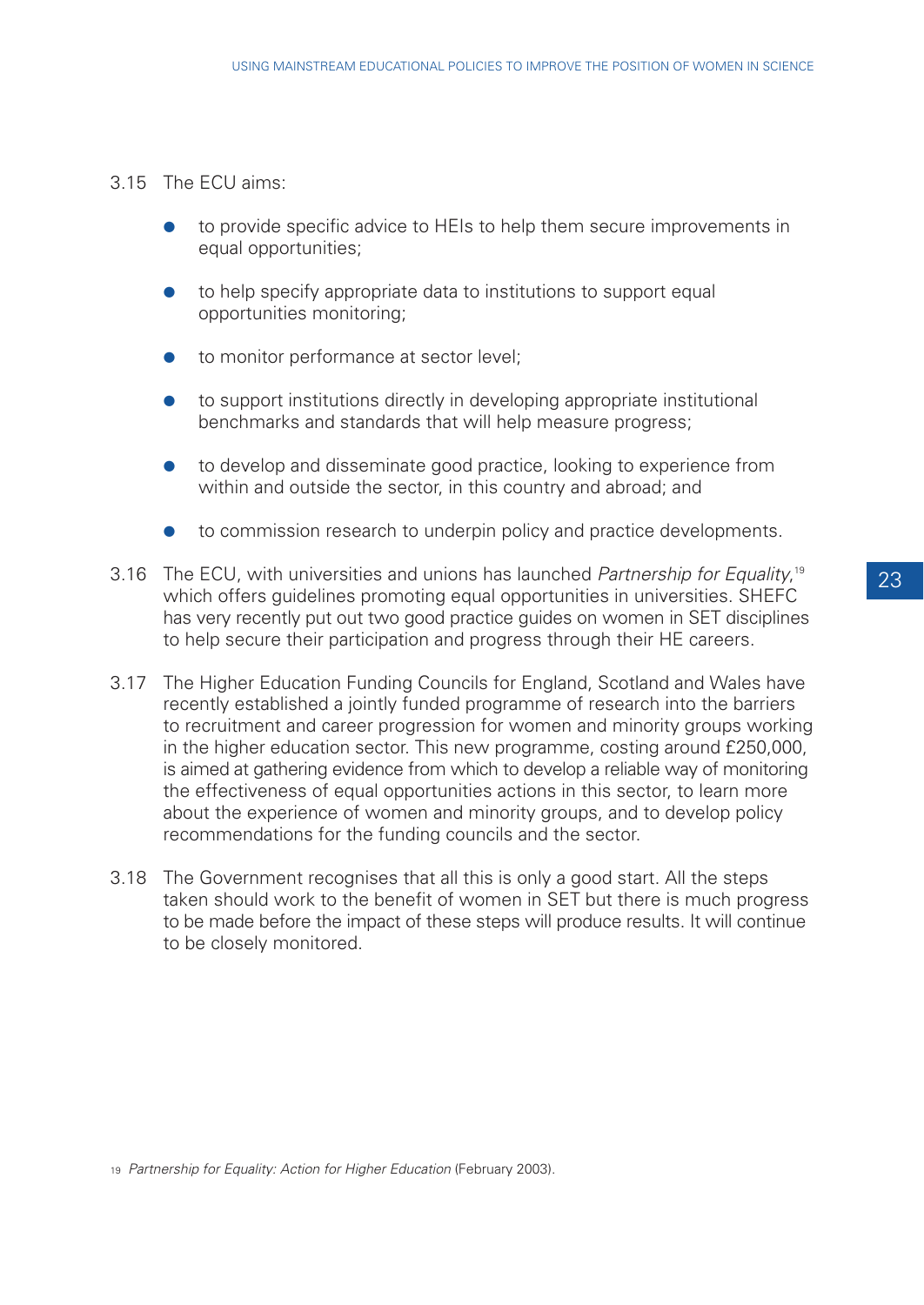### **Action points from this chapter**

- The teaching of science in schools will be continually improved, to make it relevant to the needs of the community, and attractive to pupils including girls.
- The DfES will monitor the level of women taking SET subjects in school and DTI will monitor the effectiveness of the women Ambassadors in SEAs.
- DfES will actively consider further the opening up of the Modern Apprenticeship Scheme.
- Connexions will continue to forge partnerships to improve the accuracy, targeting and effectiveness of its services.
- OST will work with DfES, Higher Education Funding Council for England, UUK and others to ensure that the recruitment and promotion of women working in HE improves.
- OST has recently announced additional funding to the Athena Project to enable the dissemination of their Guide to Good Practice<sup>20</sup> to all SET departments.

<sup>20</sup> The Athena Project's Guide to Good Practice (March 2003).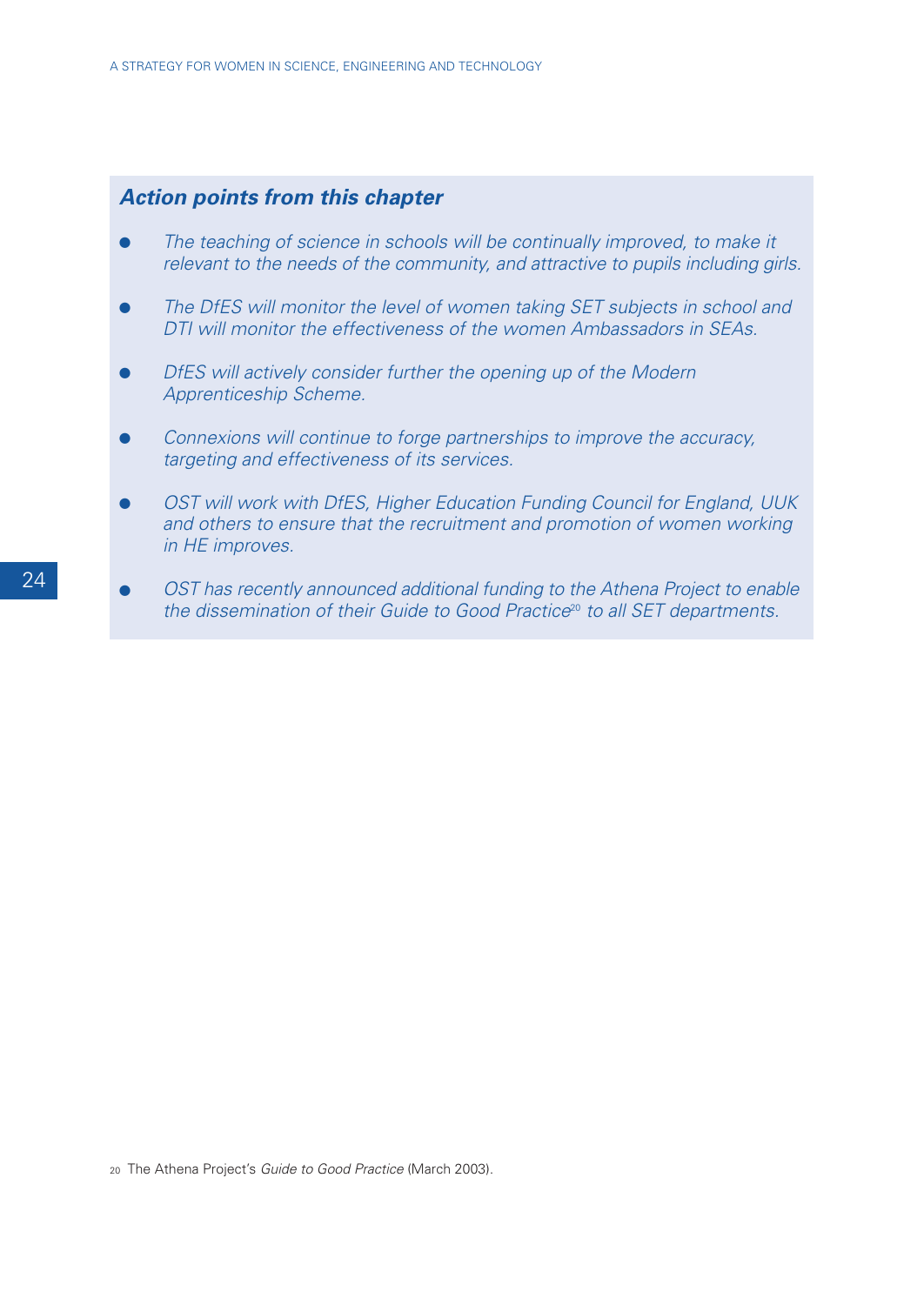# 4 Ensuring science initiatives reach women

4.1 This Government has already taken a number of steps that demonstrate its commitment to science and engineering as well as to equal opportunities. The strategy seeks to ensure that women in SET benefit from them.

## **The Government's commitment to science, engineering and technology**

- 4.2 The Government's plans for the Science Budget 2003-4 to 2005-06, will underpin and develop the science and engineering base through: sustainable renewal and growth; building up the nation's innovation capabilities; and increasing exploitation.
- 4.3 The Government strongly believes that invention and innovation are critical to Britain's long-term competitiveness. Investing in Innovation: a Strategy for Science, Engineering and Technology, published in July 2002, set out initiatives designed to ensure that Britain's science and engineering base grows and flourishes and makes an increasing contribution to national prosperity. Initiatives were taken to:
	- establish a substantial and dedicated stream of capital for universities;
	- provide substantial new resources to the Research Councils to boost the volume of basic research;
	- increase the money available to HEFCE for the research component of university block grants;
	- expand the Higher Education Innovation Fund, to stimulate enterprise from research; and
	- invest an additional £50 million per year by 2005-06 to support collaborative research and development on key emerging and pervasive technologies such as nanotechnology.
- 4.4 The same strategy also set out steps to improve the pay and training of scientific postgraduate researchers, and enhance technology, mathematics and science education in our schools, colleges and universities.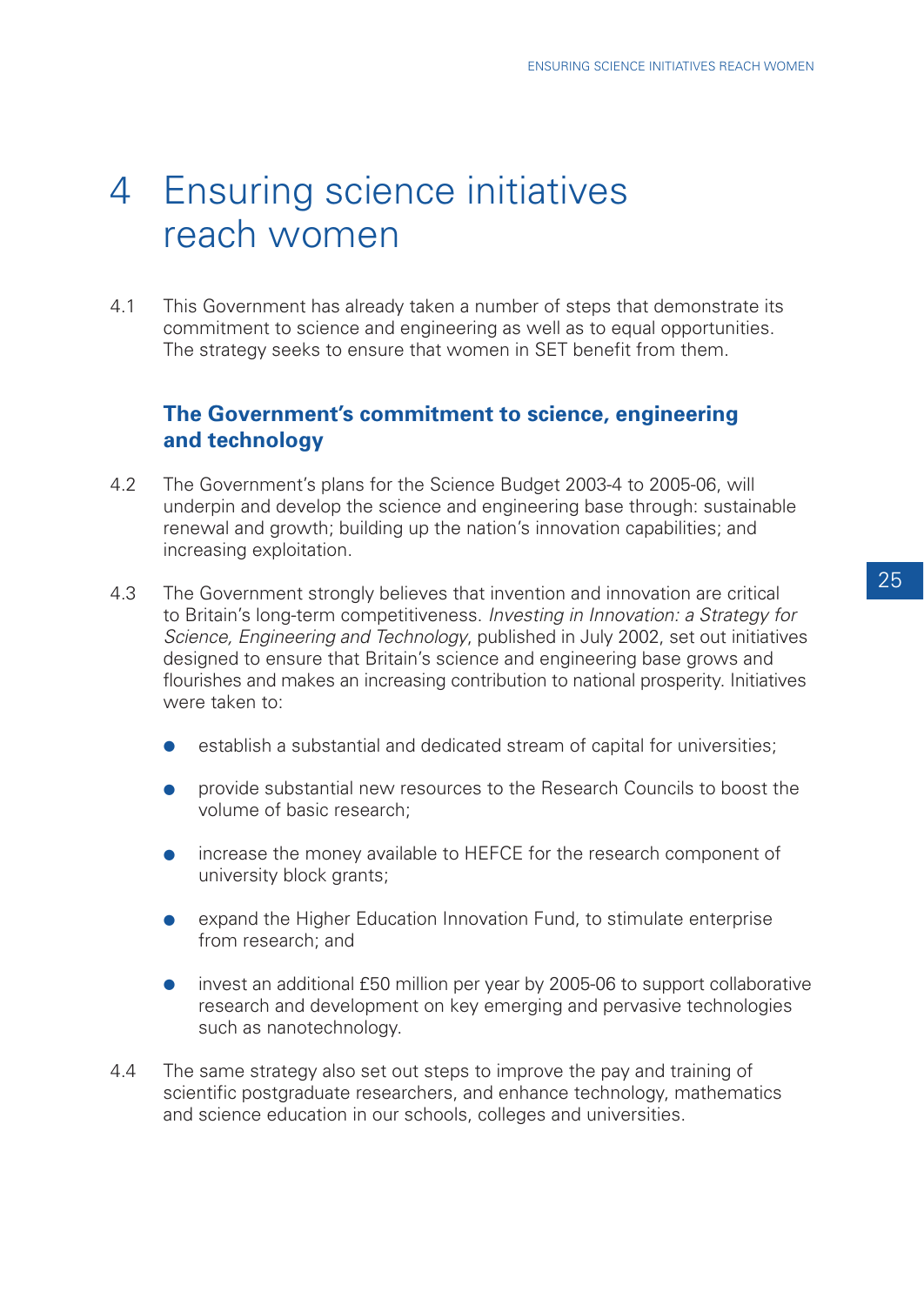### **The supply of people with science, technology, engineering and mathematical skills**

- 4.5 The Government set up a review under Sir Gareth Roberts in 2001 to address the concern about the supply of high quality skills in the whole sector, for R&D and other relevant employers. The report of the review was published in July 2002 under the title *SET for Success*,<sup>21</sup> and subsequent action laid out as part of Investing in Innovation, summarised above. But one action from this was the announcement of 1000 new academic fellowships to provide more stable and attractive routes into academia. OST will ensure in implementing these that every opportunity will be taken to reach women and ethnic minorities to promote diversity. Sir Gareth Roberts also chairs the Research Careers Initiative (RCI), which has monitored progress in implementing the Concordat<sup>22</sup> on Contract Research Staff Career Management. SET Fair cited issues around the career development and conditions of contract research workers as being a particular problem for women. In addition to the positive measures taken by the Government already mentioned, legislation will improve the position for contract research workers.
- 4.6 The implementation of the EU Fixed-Term Employees (Prevention of Less Favourable Treatment) Regulations 2002 has two main aims: to protect employees engaged on fixed term contracts from being treated less favourably than employees on indefinite contracts; and to prevent the potential abuse of the continuous use of fixed-term contracts. The numbers of researchers on short-term contracts is expected to fall considerably. This, coupled with the drive to ensure universities receive the full economic cost of research projects, will encourage forward planning and the recruitment of proportionally more permanent staff than currently. The number of short-term contracts will be monitored and further action taken where needed.

## **Research Councils**

4.7 OST has sponsorship responsibility for the Research Councils and it has already used its leverage to ensure that they need to comply with equality legislation. It has set up a Cross-Council Round Table Forum with membership from all

<sup>21</sup> SET for Success: the Report of Sir Gareth Roberts' Review (April 2002).

<sup>22</sup> In 1996, the Committee of Vice-Chancellors and Principals (now Universities UK), the Research Councils, the British Academy and the Royal Society recognised that as the number of Contract research staff had grown, so had the problems and tensions relating to their employment and career development. These bodies therefore agreed a Concordat on Contract Research Staff Career Management: a framework for the career management of contract research staff.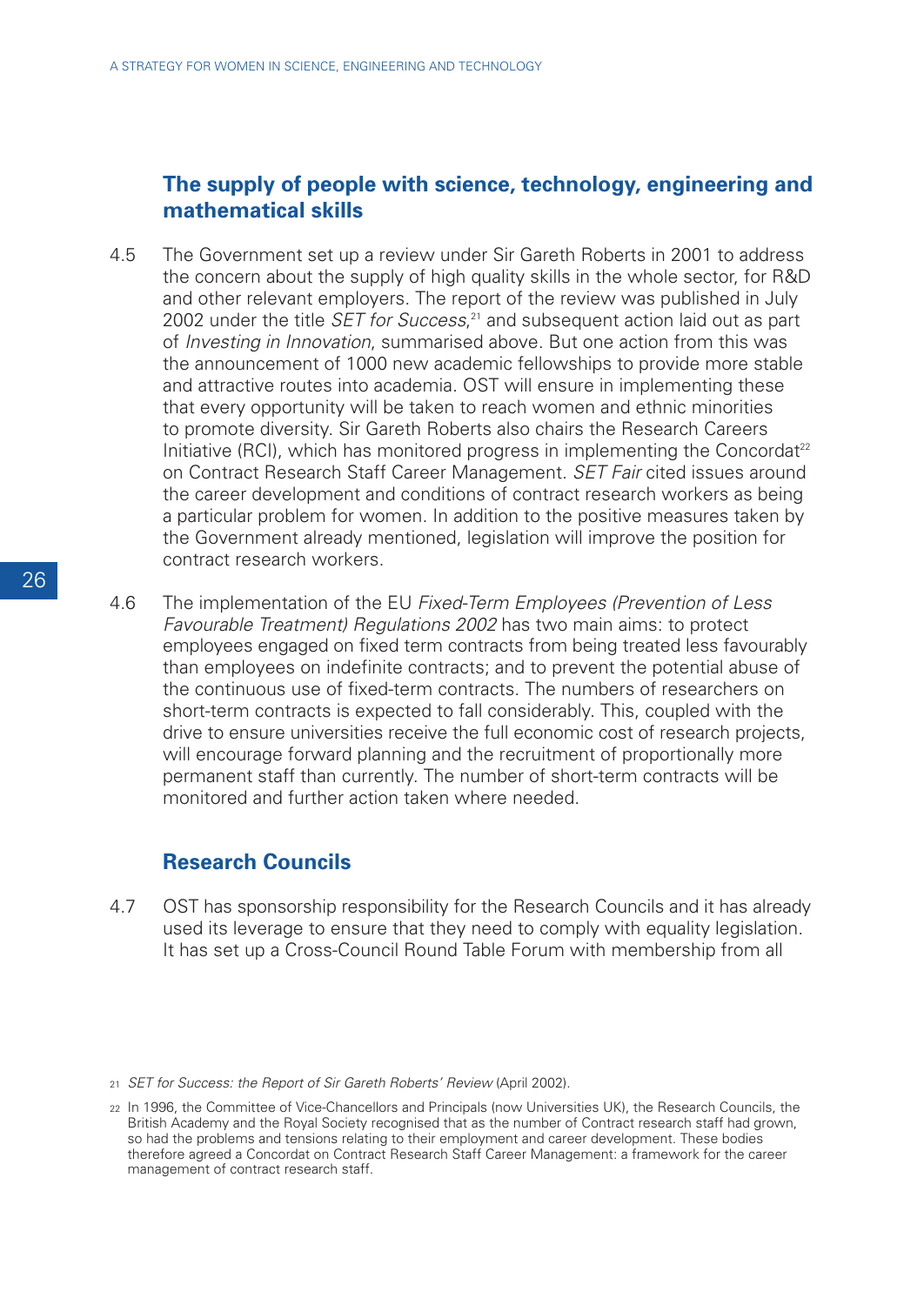the Councils. It is working with the Councils towards the target of 40% women membership on SET related public bodies. The Councils are implementing the concordat on the Research Careers Initiative (RCI). The Councils recognise that there is still more work to do but all have equal opportunities policies in place, have introduced flexible working policies, report on gender statistics, comply with directives on fixed term contracts, give a high profile to their women scientists, and have examined the gender impact of their pay and funding decisions. Many have special mentoring and returners' schemes, special training schemes and have ensured that their awards offer no barriers to women.

4.8 The WEU and OST are working together with the Research Councils on two projects: one aimed at good practice guidance for equality proofing; and the other aimed at providing baseline information about the extent to which equality issues are integrated into research. This work should be completed shortly and the findings will be implemented. OST is also amending the management statements, which set out the broad framework within which the Councils operate, to include a common objective to work together and with others as appropriate, to promote mobility, gender equality and ethnic diversity within the research community. This will be completed in the current year.

### **Targeting committee membership**

4.9 Baroness Greenfield made a number of recommendations about female representation on policy committees. The Government has emphasised its commitment to women in SET by meeting its 25% target for women's membership of SET related public bodies. It has therefore set a more challenging target of 40% by 2005. There is demonstrable progress towards this target. The expert women's database will help ensure further progress. The Government also proposes to set an example at the most senior level by aiming to increase women's membership of the Council for Science and Technology (CST). The Government will also consider asking CST to take a strategic overview of progress on women in SET in the longer term once initial implementation is complete. The CST is subject to a Quinquennial Review and this will be taken forward when the Government responds to that review later in 2003.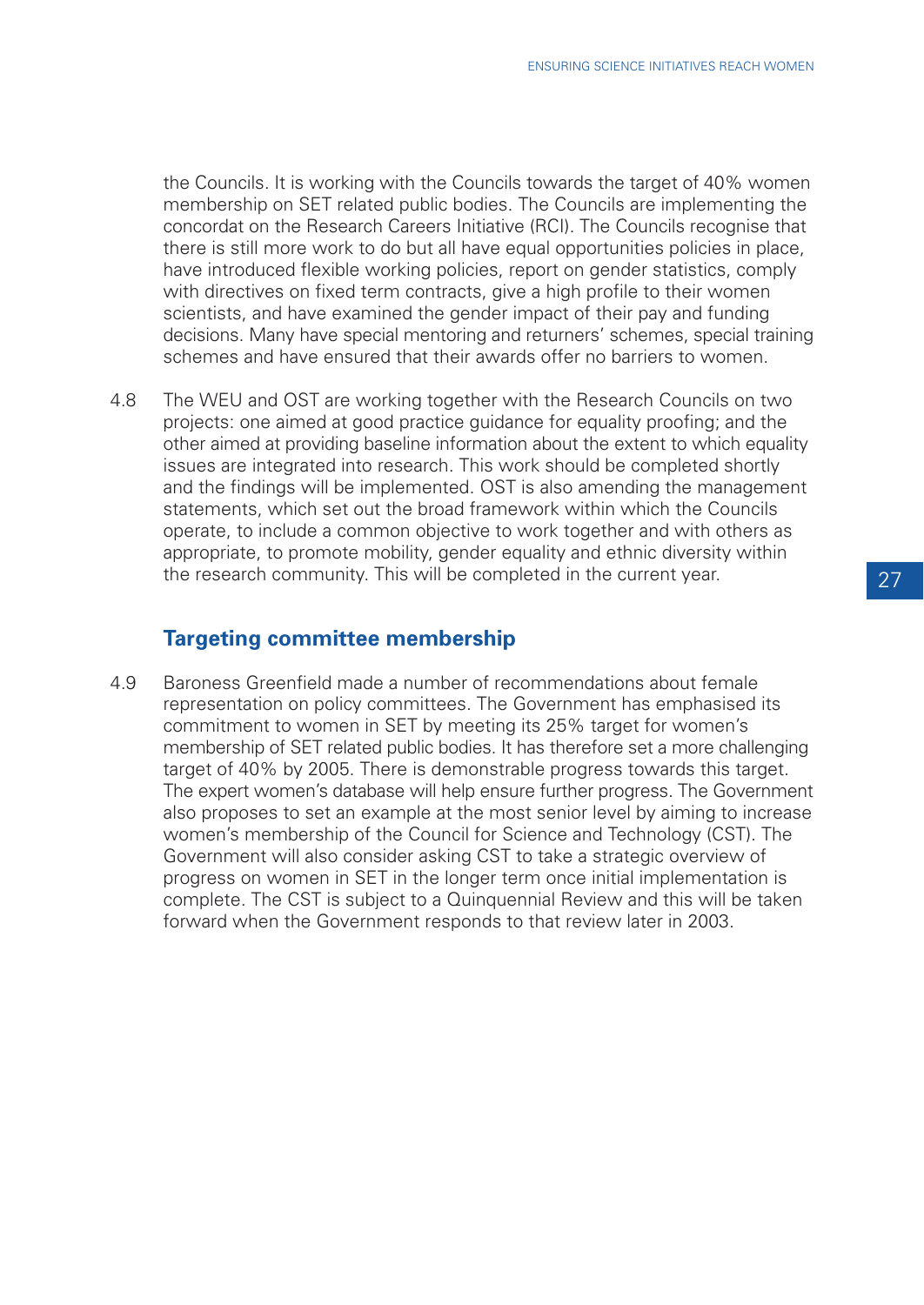# **Action points from this chapter**

- OST will continue to work to ensure women benefit from the new budgets and policies in science, and in particular that the new academic fellowships announced in 2002 are sufficiently attractive to women. Progress in achieving this will be reported.
- OST will work to implement the recommendations arising from the equality mainstreaming projects being carried out with the Research Councils later in the year.
- OST will continue to work with the Cross-Council Round Table Forum to share and implement good practice on equality issues.
- OST and the Councils will monitor the use of fixed term contracts and take further action where needed.
- OST will monitor progress towards the target of women's membership of SET related bodies.
- A substantive response to the Quinquennial Review of the CST will be published later in 2003.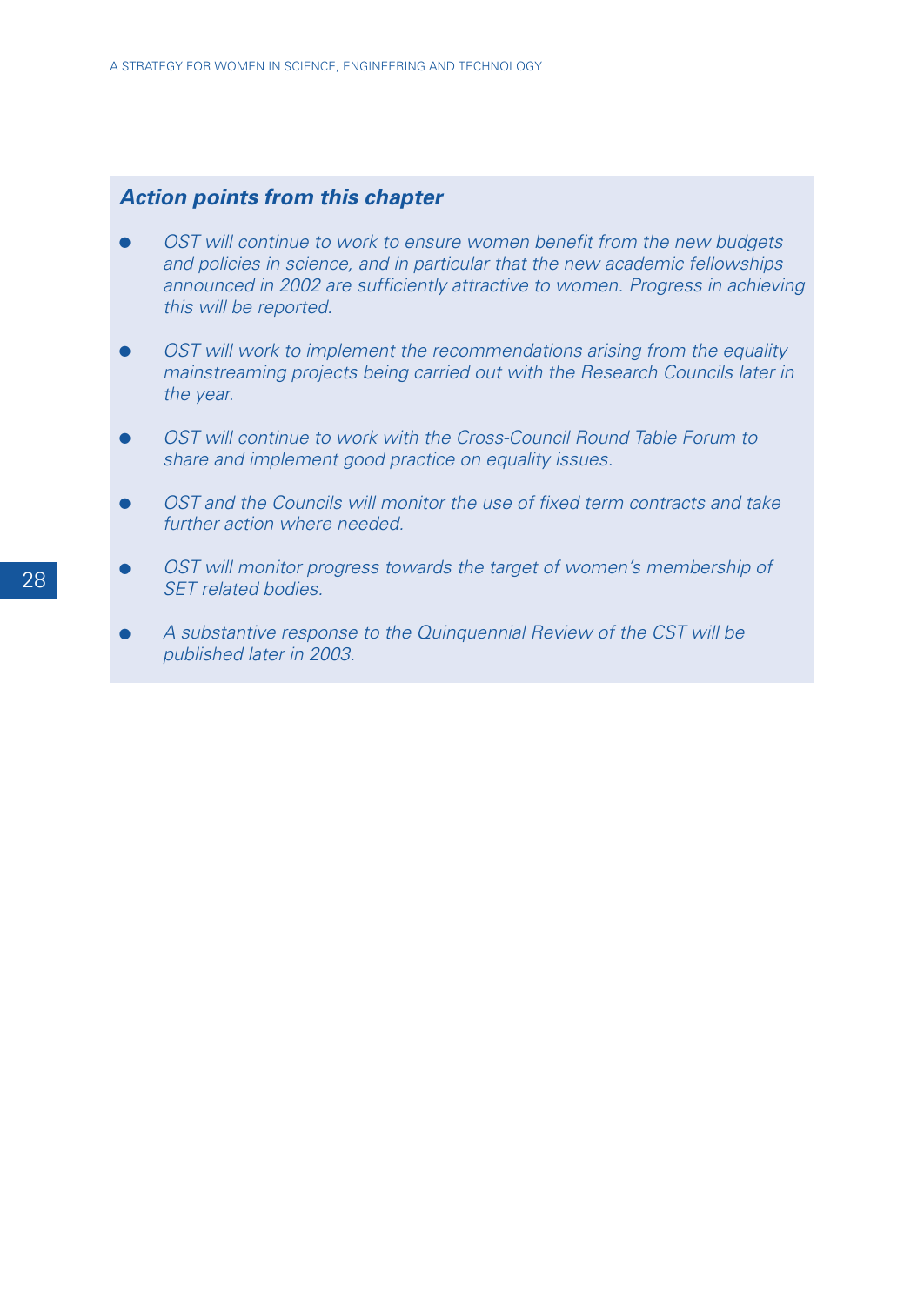# 5 Making it happen

### **An independent implementation group**

5.1 The Government considers it very important that the overarching progress on the position of women in SET is subject to open and strategic review. It is vital that the impacts of the measures in this document are examined, so that activity can be strengthened if needed. An independent implementation group will be set up for these purposes. Its main aim will be to ensure that urgent progress is made on this strategy over the course of the next two years. It will have oversight of the work of the new centre, of the implementation of the strategy and monitor the impact. Where necessary it will offer advice on how the strategy can be fine-tuned.

#### **A new role for OST's Promoting SET for Women Unit**

- 5.2 The OST Promoting SET for Women (PSETW) Unit will have a key new role in driving the implementation of this strategy, as well as carrying out its policy role. In future, its tasks will include:
	- setting up and managing the new resource centre, including working with the resource centre on the development of the good SET employer recognition scheme;
	- working (with WEU in support) across government departments to ensure that they and their SET agencies and contractors follow good practice in their employment of women scientists; working through cross-government machinery to enable this;
	- working with DfES to ensure mainstream policies on science in schools, on careers advice and information, and on higher education take account of women in SET;
	- ensuring all aspects of mainstream science policy do not disadvantage SET women;
	- working with those sections of DTI which interface with relevant SET companies to ensure good management practice for women;
	- setting up and supporting the new implementation group so that it can exercise oversight of the strategy's progress and impact;
	- ensuring that statistical monitoring improves so that the position of women in SET can be monitored;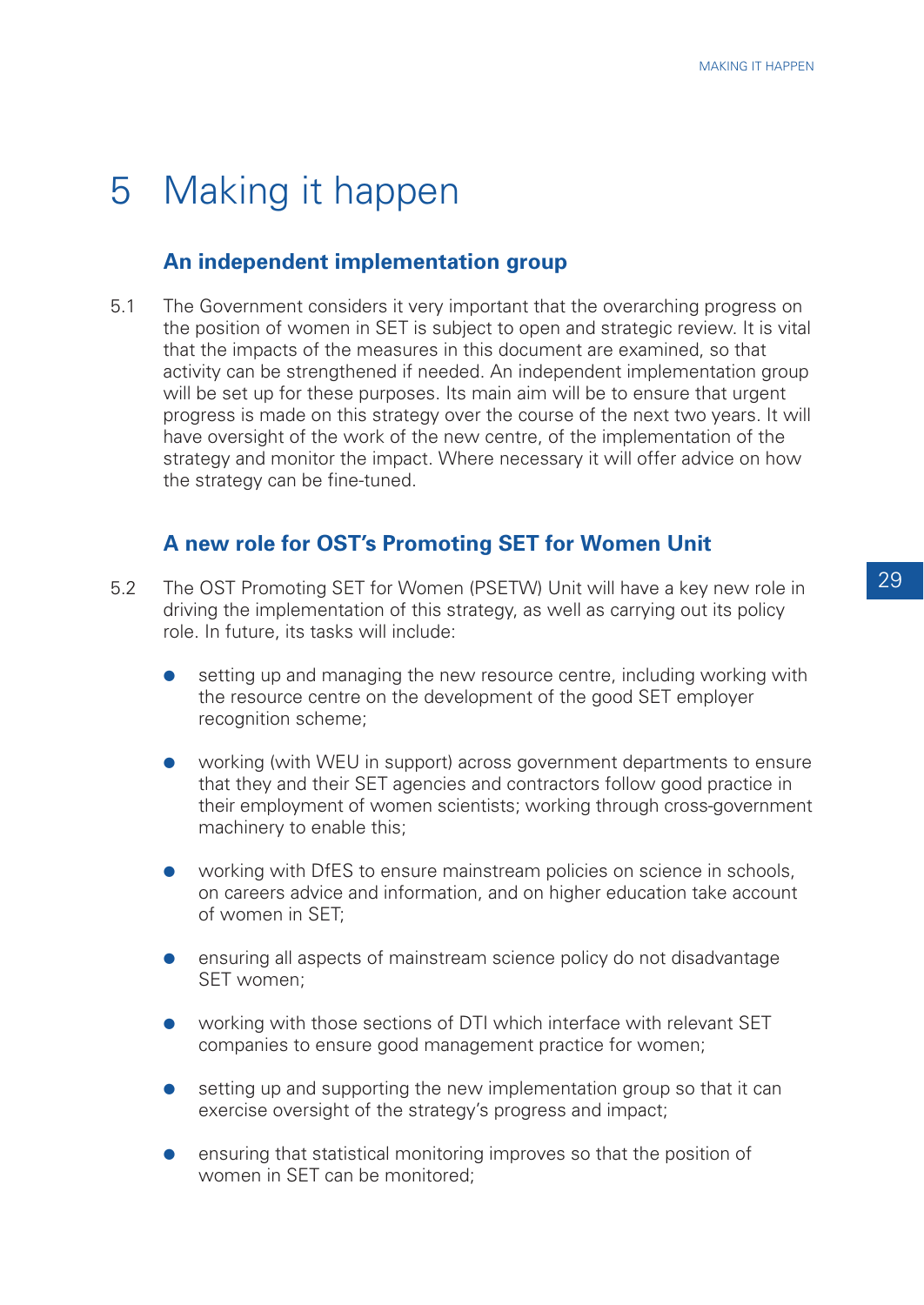- ensuring the other action points in the strategy are delivered; and
- carrying out policy advice and relevant parliamentary work.

#### **Monitoring**

- 5.3 The participation of women in SET overall is monitored by the PSETW Unit through a database, which draws on a wide range of sources. With the assistance of the University of Warwick's Institute of Employment Research (IER), this database will be revised and updated shortly with the latest statistical information and an analysis of current trends in SET employment. Once established, the new resource centre will continue to develop the scope, quality and relevance of this database, working closely with stakeholders and the various organisations with responsibilities for these sources.
- 5.4 There are a number of developments that provide the opportunity to improve the data. The Higher Education Statistics Agency (HESA) is working with its higher education partners to expand its individualised staff record, the first results of which should be available in late 2004. This new record system will extend not only to those involved in teaching and research but cover all staff, including, for example: technicians; those working less than 25% time; and post doctoral and other staff who are engaged on short-term contracts. As a member of EUROSTAT, the Office for National Statistics is working to develop its annual survey of business expenditure on research and development (BERD) in order to capture gender data about the population of researchers and associated staff employed by companies and other private sector organisations. Finally, OST is working with the Research Councils to improve cross council working on gender and related diversity issues involving staff employed in the Councils' research institutes, units and centres. This work includes the production and use of common categories to assist cross council analysis and reporting.
- 5.5 Together with the PSETW Unit, the centre will draw on the above information to ensure that all interested parties are aware of the changing picture and address the issues raised. The Chief Scientific Adviser's Committee, comprising the chief scientists and other senior officials of UK Government Departments, will monitor progress in relation to their scientifically qualified employees, and especially research staff in their research establishments. The Science and Engineering Base Co-ordinating Committee, chaired by the Chief Scientific Adviser and comprising the chief executives of the Research and Funding Councils, along with senior officials of the education departments, will monitor progress in relation to research staff employed by universities and other UK-based science and engineering institutions.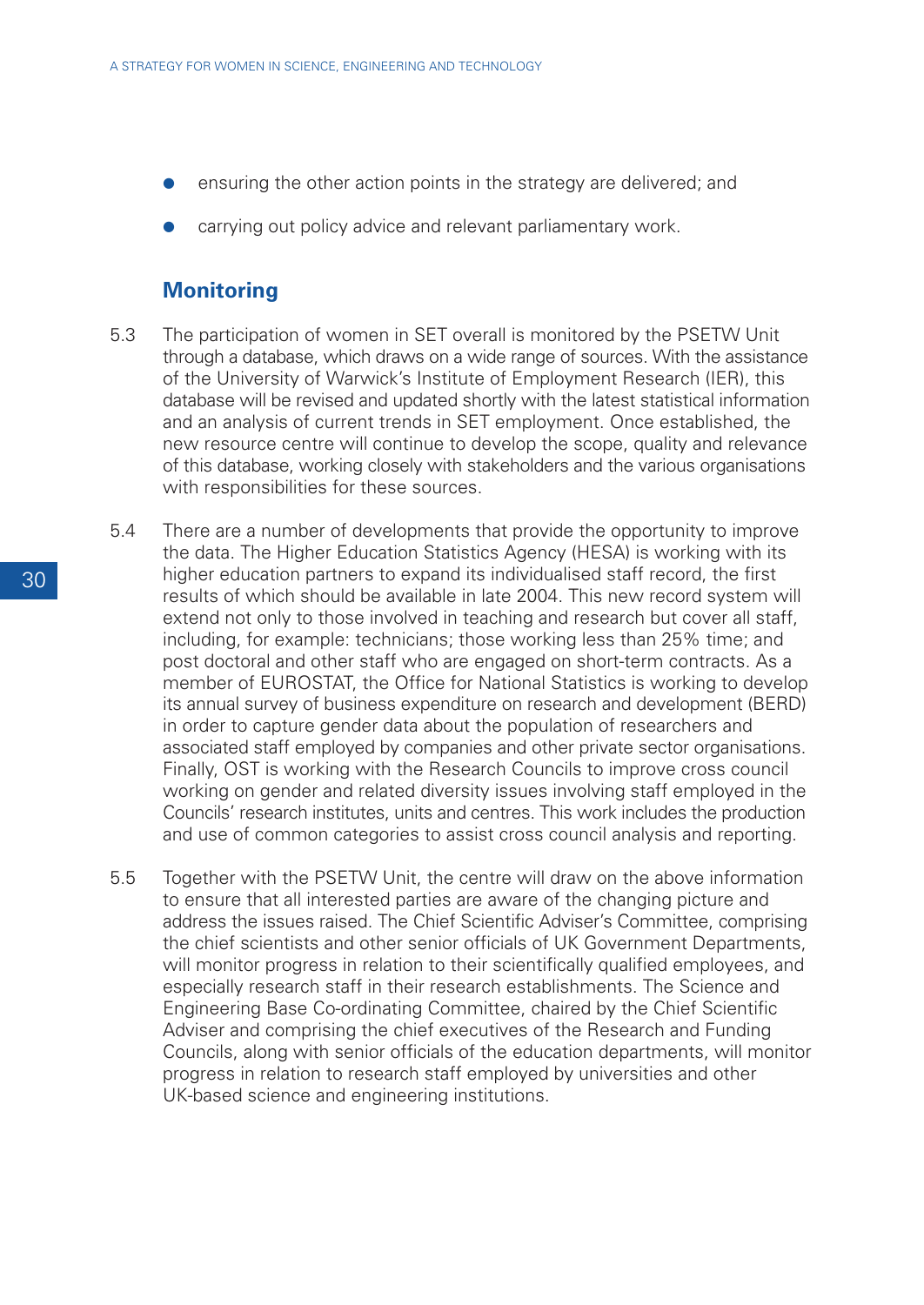# **Action points from this chapter**

- An independent implementation group will be set up to exercise oversight of the strategy's progress and impact.
- The PSETW Unit in OST will build on its excellent past work and be given new impetus to drive the strategy forward.
- OST, DTI and other relevant departments will continue to improve their statistical monitoring of the position of women in SET.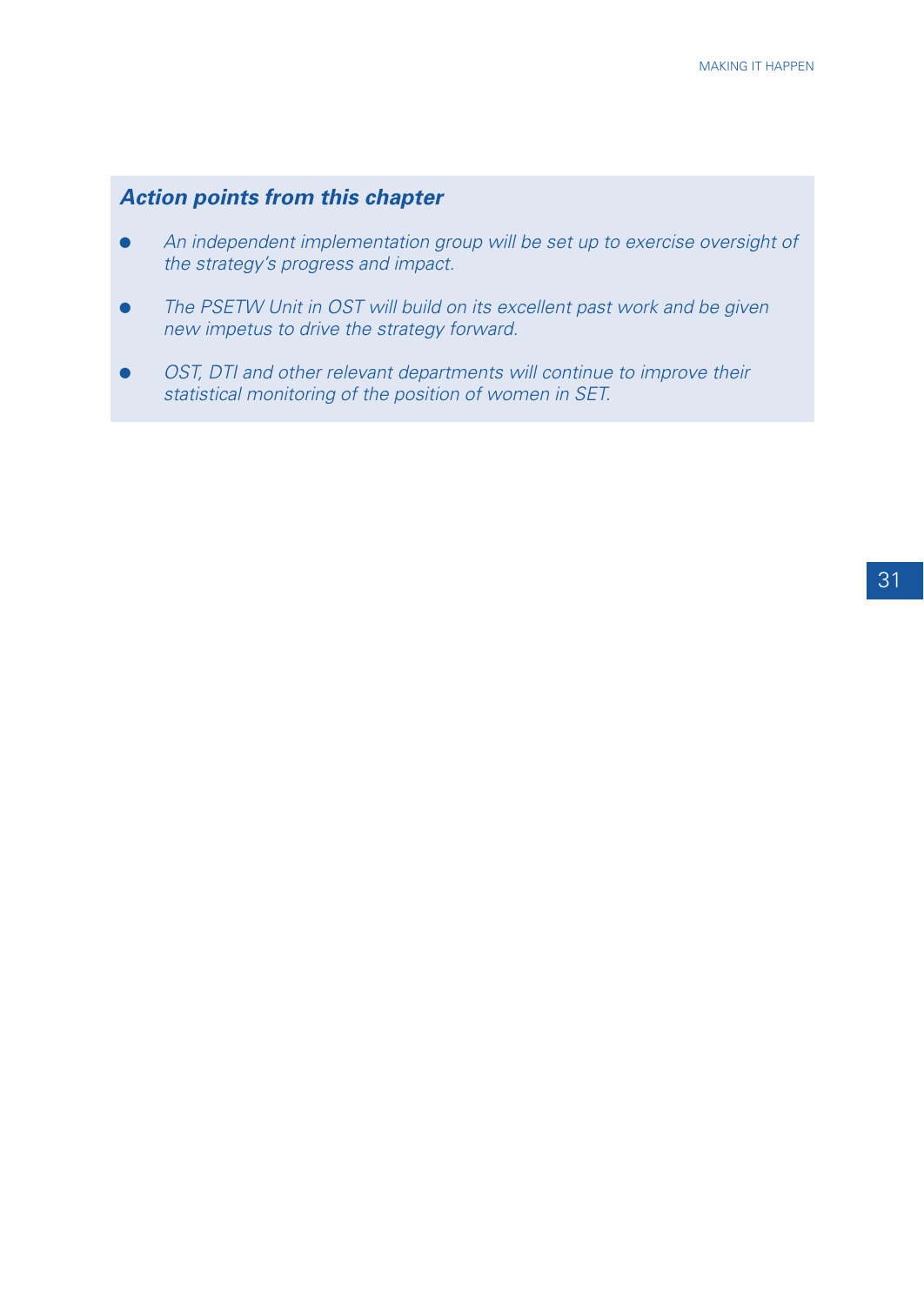# 6 Conclusion

- 6.1 Much has already been done that will help women improve their position in SET. Gender equality has been and remains high on this Government's agenda. Parental rights have been extended. All the mainstream policies, innovations and funding laid out in this strategy will benefit women in SET. More relevant and high quality teaching and careers advice in schools; more opportunities and higher financial rewards at postdoctoral and fellowship level in HE; and better recruitment and retention policies in the public and private sectors, will help all those working or aspiring to work in SET, men as well as women.
- 6.2 But there is more to be done to ensure that all these measures impact effectively to improve women's position in SET. The resource centre outlined in the new strategy is the key to this, alongside the other new initiatives here:
	- the good practice work;
	- the recognition of good SET employers;
	- pump-priming of returners and other schemes;
	- the expert women's database;
	- the cross-government work as SET employer and funder;
	- the new role for OST; and
	- better statistical monitoring.
- 6.3 The tailoring of mainstream policies to ensure they are gender proof is also a significant part of the strategy. Many mainstreaming action points are laid out here, but this is a task not only for central government and its agencies but through them also for those with responsibility in key organisations such as schools, hospitals, universities and other employers in the public and private sectors.
- 6.4 The new independent implementation group with its oversight task aims to ensure that the strategy is put in place speedily. It will continue to monitor the position of women in SET and advise on how to fine-tune the strategy if necessary.
- 6.5 This strategy delivers effectively on Baroness Greenfield's report. The Government believes that taken together, the measures in this document will contribute significantly to improving women's position and participation in science, engineering and technology, for the benefit of science, the economy and society as a whole.